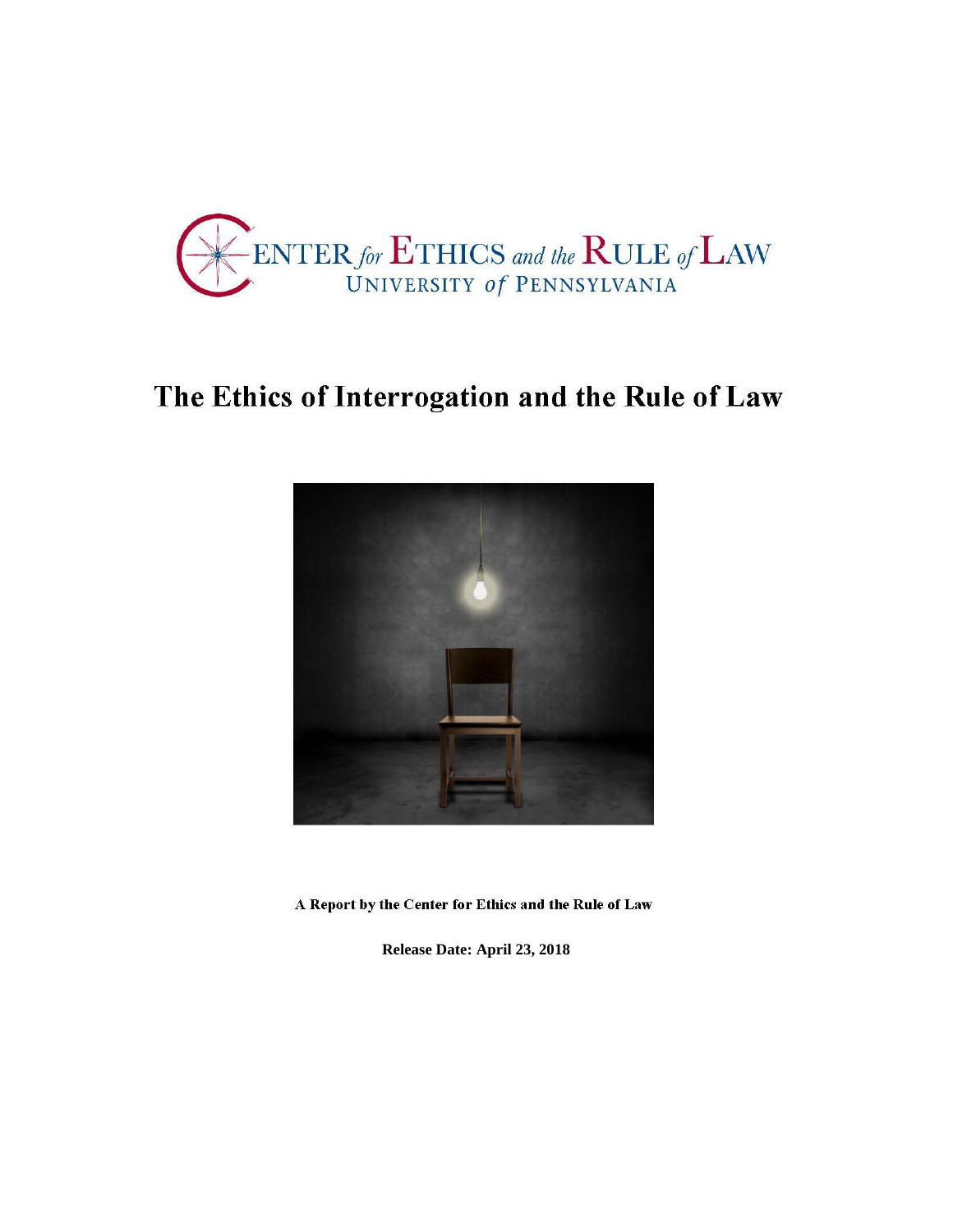CERL Report on The Ethics of Interrogation and the Rule of Law Release Date: April 23, 2018



# **CERL Report on The Ethics of Interrogation and the Rule of Law**

#### *I. Introduction*

On January 25, 20[1](#page-18-0)7, President Trump repeated his belief that torture works<sup>1</sup> and reaffirmed his commitment to restore the use of harsh interrogation of detainees in American custody.<sup>[2](#page-18-1)</sup> That same day, CBS News released a draft Trump administration executive order that would order the Intelligence Community (IC) and Department of Defense (DoD) to review the legality of torture and potentially revise the Army Field Manual to allow harsh interrogations.<sup>[3](#page-18-2)</sup> On March 13, 2018, the President nominated Mike Pompeo to replace Rex Tillerson as Secretary of State, and Gina Haspel to replace Mr. Pompeo as Director of the CIA. Mr. Pompeo has made public statements in support of torture, most notably in response to the Senate Intelligence Committee's 201[4](#page-18-3) report on the CIA's use of torture on post-9/11 detainees,<sup>4</sup> though his position appears to have altered somewhat by the time of his confirmation hearing for Director of the CIA, and Ms. Haspel's history at black site Cat's Eye in Thailand is controversial, particularly regarding her oversight of the torture of Abd al-Rahim al-Nashiri<sup>[5](#page-18-4)</sup> as well as her role in the destruction of video tapes documenting the CIA's use of enhanced interrogation techniques.<sup>[6](#page-18-5)</sup> In light of these actions, President Trump appears to be signaling his support for legalizing the Bush-era techniques applied to detainees arrested and interrogated during the war on terror.

The central purpose of this report is to clarify the current legal status of torture under U.S. and international law, to explore the avenues that might be used to revive the torture program, and to recommend legal avenues to forestall the possibility that this President or future presidents could reinstate torture by executive order.

#### *II. Background*

The President's 2017 draft executive order directing the IC and DOD to review the legality of torture and potentially revise the Army Field Manual to allow enhanced interrogation techniques has received harsh criticism from lawmakers. Sen. John McCain (R-AZ) said, "The President can sign whatever executive orders he likes. But the law is the law….We are not bringing back torture in the United States of America."<sup>[7](#page-18-6)</sup> For the moment, the President has signaled he would leave the ultimate judgment on whether to revive the use of torture in interrogations to his national security chiefs, Central Intelligence Agency Director (DCIA) Mike Pompeo and Secretary of Defense James Mattis.

In his written answers to advance policy questions presented to the Senate Armed Services Committee, Secretary of Defense Mattis stated that he believes the Army Field Manual should be the sole standard by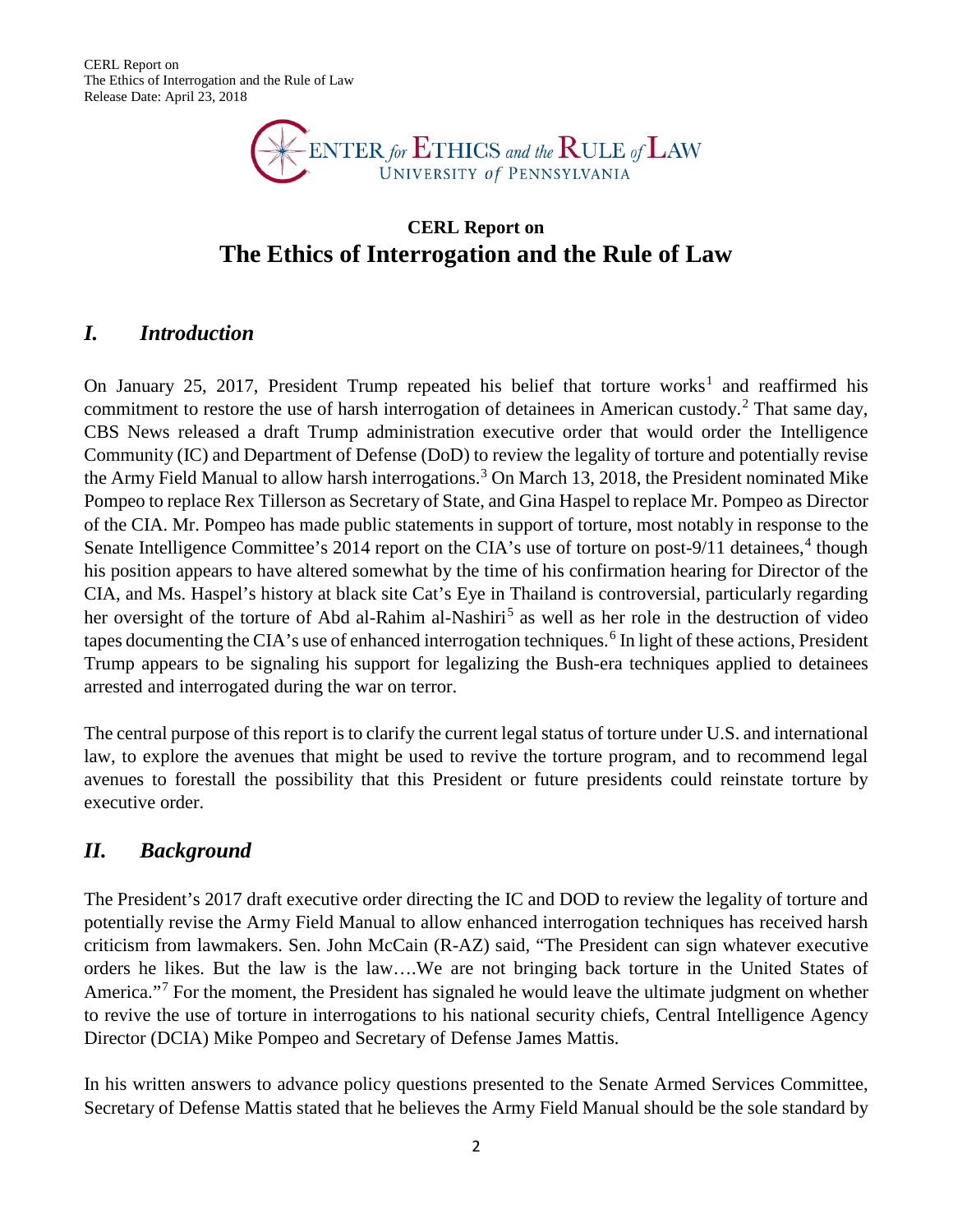which military interrogations are carried out,<sup>[8](#page-18-7)</sup> a position that is consistent with the recent McCain-Feinstein Amendment.<sup>[9](#page-18-8)</sup> Previously, Secretary Mattis had expressed his skepticism of the efficacy of torture to President Trump in a private meeting with the then-candidate, a statement that apparently impressed Trump.<sup>[10](#page-18-9)</sup> Although Director Pompeo had been a harsh critic of the 2014 Senate Select Committee on Intelligence interrogation report,  $\frac{11}{11}$  $\frac{11}{11}$  $\frac{11}{11}$  Pompeo testified in his confirmation hearing that he would not comply with a presidential order to bring back torture, stating that the United States was "out of the torture business."[12](#page-18-11) His oral testimony, however, was contradicted by his answers to written policy questions which stated he would review the efficacy of the current interrogation practices and limitations. $13$ 

In a letter signed by 176 flag officers, among them Adm. William McRaven and Gen. Stanley McChrystal, both former commanders of the elite Joint Special Operations Command, former military leaders spoke out against torture. Addressed to President Trump, the letter states: "Our greatest strength is our commitment to the rule of law and to the principles embedded in our Constitution. Our servicemen and women need to know that our leaders do not condone torture or detainee abuse of any kind."<sup>[14](#page-18-13)</sup>

While President Trump has defended the efficacy of torture, thus thrusting this question once more into public view, the consensus on this matter is now clear—torture does not work. The United States Select Committee on Intelligence (SSCI) report on the CIA's Rendition, Detention, and Interrogation (RDI) program during the Bush administration addressed the issue of efficacy clearly.[15](#page-18-14) The majority concluded that the "use of the CIA's enhanced interrogation techniques [EITs] was not an effective means of obtaining accurate information or gaining detainee cooperation."[16](#page-18-15) Approved 9-6 in the Committee, the report contains a minority report that contests this finding of inefficacy. The minority report suggests that the majority's "apparently absolute conclusion" relies on faulty premises and flawed analytical methodology. [17](#page-18-16) Then CIA Director John Brennan issued a statement in response to the report also challenging the majority's conclusion, claiming EITs "did produce intelligence that helped thwart attack plans, capture terrorists, and save lives." The minority authors of the SSCI report, however, were unable to cite any proof that torture is efficacious, and merely sought to cast doubt on the findings of the majority against efficacy.

While CERL endorses the majority view of the SSCI report, we note that none of the findings herein depend on that position. Were it to be conclusively proven, against the current weight of the evidence on this issue, that torture contributed causally to our counter-terrorism efforts after 9/11, CERL's findings in the present Report would not be undermined.<sup>[18](#page-18-17)</sup>

## *III. The Current Legal Status of Enhanced Interrogation Techniques*

Within United States domestic law, *18 U.S.C. §§ 2340A* renders illegal the act of torture or conspiracy to commit torture by a U.S. national or any individual within the United States. The statute defines torture as "an act committed by a person acting under the color of law specifically intended to inflict severe physical or mental pain or suffering…." Severe mental pain or suffering includes the "infliction of severe physical pain or suffering," as well as "other procedures calculated to disrupt profoundly the senses of the personality."[19](#page-18-18) This prohibition applies within the United States as well as to U.S. nationals acting abroad.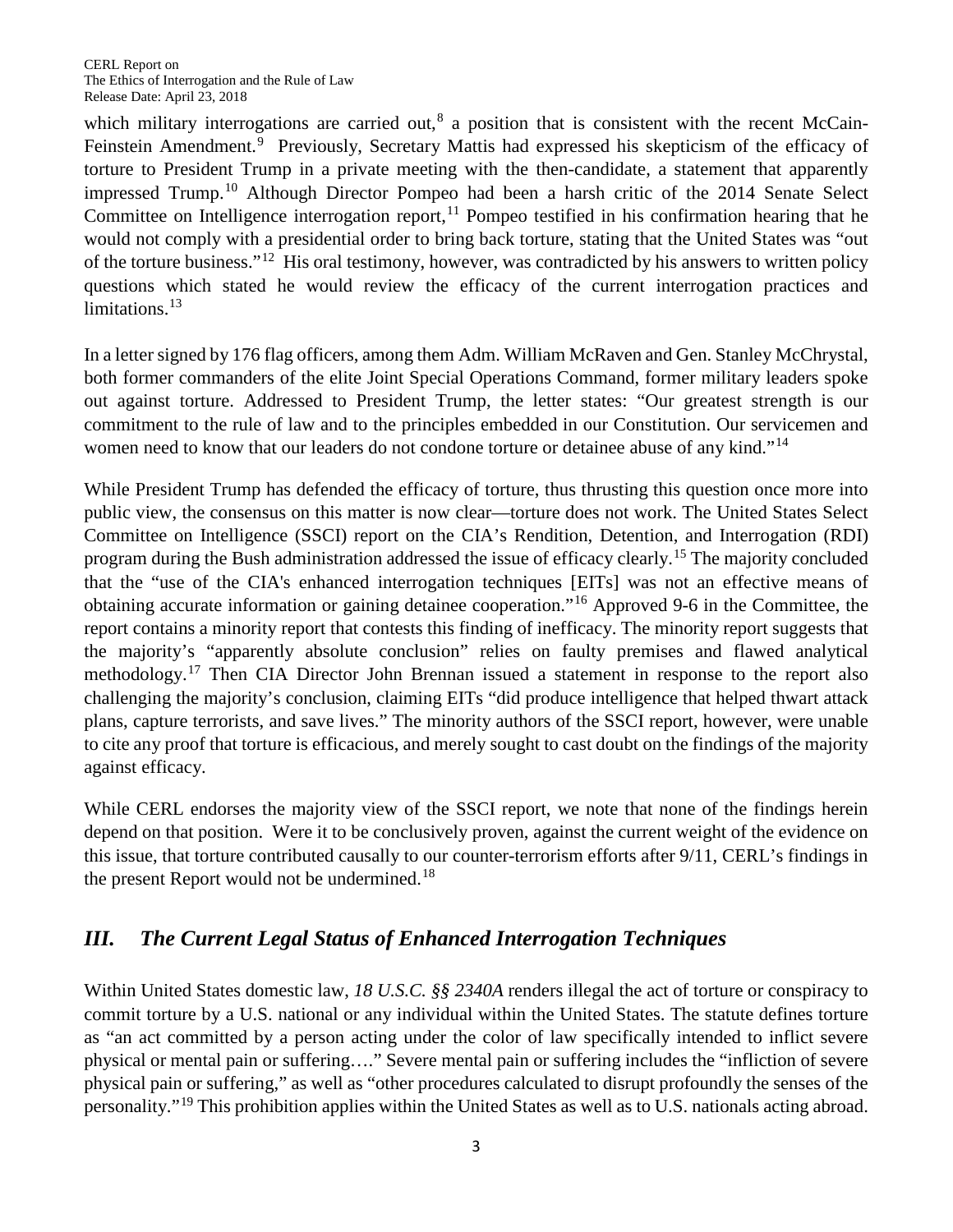For a period of time, following the signing of a memorandum by President George W. Bush in [20](#page-18-19)02,<sup>20</sup> and the now infamous "torture memos" [21](#page-18-20) written by then Deputy Assistant Attorney General John Yoo and then Assistant Attorney General Jay Bybee, the United States operated under a policy that argued that acts amounting to torture were justified with respect to Al Qaeda and Taliban detainees. However, international condemnation of this policy was strong, and soon after, as discussed below, the U.S. Supreme Court determined in *Hamdan v. Rumsfeld* that the prohibition against torture must be applied to all those detained under U.S. jurisdiction, including suspects of terrorism.[22](#page-18-21) Moreover, in *Boumediene v. Bush,* the U.S. Supreme Court determined that prisoners detained under the Military Commissions Act of 2006 must be given the right to habeas corpus.<sup>[23](#page-18-22)</sup> While this ruling applies to those individuals detained by the U.S. military and held within the country and abroad, it does not address the clandestine detention of individuals being held by intelligence agencies. It does, however, suggest that a broader number of individuals than originally anticipated could challenge their detentions in U.S. federal court.

#### *The 2015 McCain-Feinstein Amendment, Army Field Manual, and Law of War Manual*

President Barack Obama's January 2009 Executive Order 13491 required all government entities to bring any current and future programs in line with all international laws and treaties defining and preventing the use of torture.<sup>[24](#page-18-23)</sup> This order rescinded all previous Bush-era legal opinions. Furthermore, the 2015 McCain-Feinstein Amendment to the National Defense Authorization Act for fiscal year 2016 expanded the provisions of the previously enacted 2005 Detainee Treatment Act. The 2005 legislation restricted the interrogation practices of the U.S. military to those found in the Army Field Manual, effectively ruling out military-applied enhanced interrogation.<sup>[25](#page-18-24)</sup> The McCain-Feinstein Amendment expanded this prevention to cover the entire U.S. government, a provision particularly meant to prevent future CIA enhanced interrogation programs.<sup>[26](#page-18-25)</sup>

The McCain-Feinstein Amendment also required the FBI-led High-Value Detainee Interrogation Group,<sup>[27](#page-18-26)</sup> created pursuant to Executive Order 13491, to "report to DOD and other specified agencies on best practices for interrogation that do not involve the use of force."[28T](#page-18-27)his report was delivered in August 2016 and outlines the HIG's determined best practices and what it considers the most effective methodological approach for interrogation of high-value detainees without the use of force or cruel, inhumane, or degrading treatment.<sup>[29](#page-18-28)</sup>

Army Field Manual 2.22.3 Section 5-13 is now the basis for all legal non-law enforcement interrogations carried out by the United States. Paragraph 5-51 states that the lawful treatment of "enemy prisoners of war" and civilians is dictated by the Geneva Convention Relative to the Treatment of Prisoners of War and the Geneva Conventions Relative to the Protection of Civilian Persons in Time of War, respectively.<sup>[30](#page-19-0)</sup>

The Army Field Manual is not an article of United States law and exists outside of the direct oversight responsibilities of Congress. The creation and revision of the various Army Field Manuals are subject to internal Department of Defense protocols. The specific language of the McCain-Feinstein Amendment, however, appears to provide strict parameters for the scope of revisions pertaining to interrogation practices. The legislative mandate specifically allows for revisions that would "revise Army Field Manual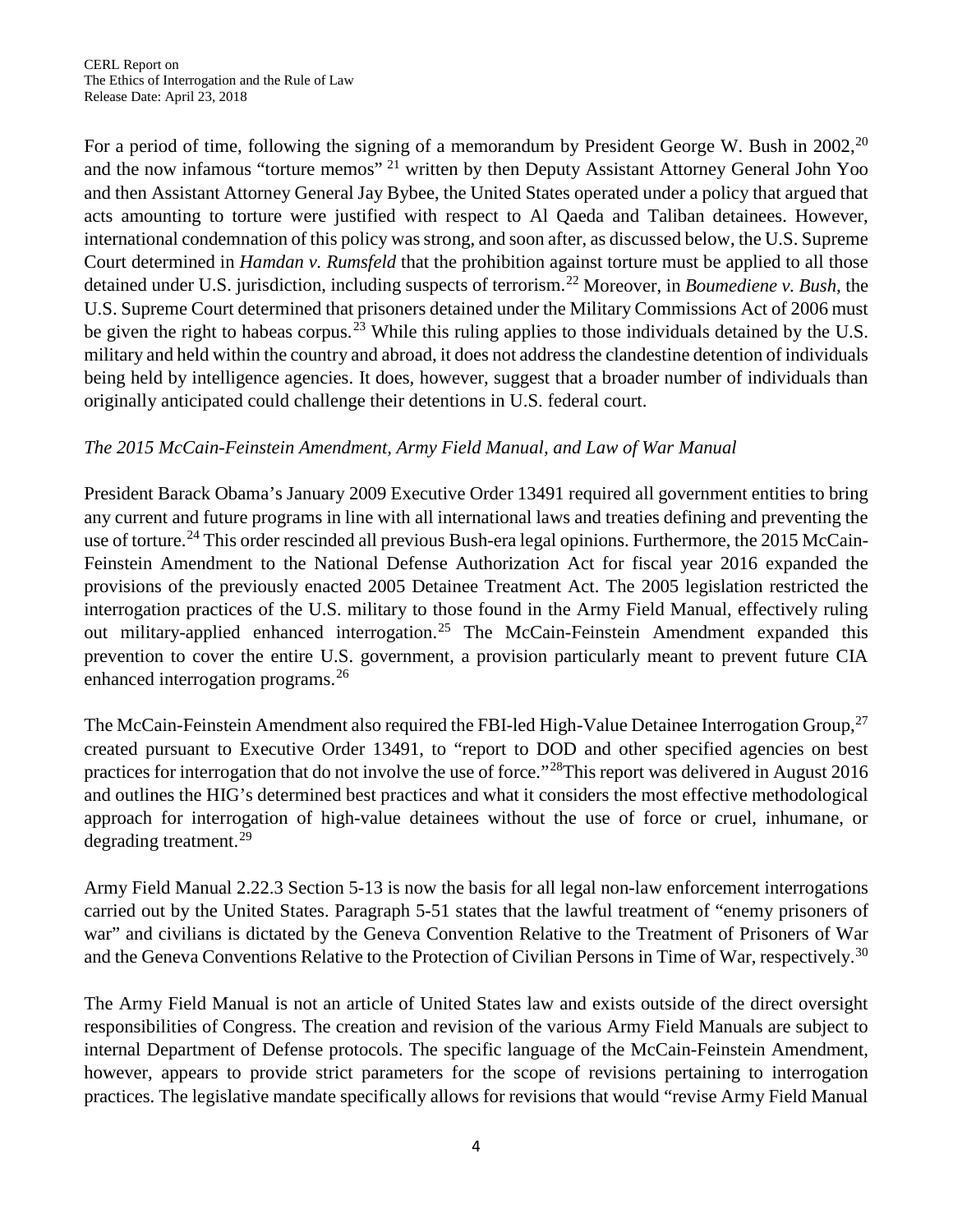2–22.3, as necessary to ensure that Army Field Manual 2–22.3 complies with the legal obligations of the United States and the practices for interrogation described therein do not involve the use or threat of force."<sup>[31](#page-19-1)</sup> Any future revisions to the Army Field Manual 2.22.3 would be required to adhere to this mandate.

The Army Field Manual is still a source of controversy notwithstanding the ethical and legal commitments mentioned above. The revised 2006 Manual deleted language contained in the 1992 version that explicitly prohibited the use of stress positions and sleep manipulation during interrogations.<sup>[32](#page-19-2)</sup> Furthermore, the 2006 version includes a new appendix, Appendix M, which contains guidelines for the interrogation of detainees who are not prisoners of war. Human rights groups have criticized Appendix M for its allowance of sleep manipulation and sensory deprivation, which some have called "torture lite."[33](#page-19-3) The United Nations Committee Against Torture (UNCAT), in its Concluding Observations regarding "Physical Separation" and "Field Expedient Separation," argued that abuse of these techniques allowed by Appendix M could lead to violation of Articles 1 (torture), 2 (duty to prevent abuse), 11 (duty to systematically review interrogation rules), and 16 (prohibition on CIDT) of the treaty.<sup>[34](#page-19-4)</sup> UNCAT stated that limiting detainees to four hours of sleep every 24 hours for up to 30 days, or more, with permission "amounts to authorizing sleep deprivation—a form of ill treatment—and is unrelated to the aim of... preventing communication among detainees."[35](#page-19-5) UNCAT added that "prolonging the shock of capture by applying goggles or blindfolds and earmuffs to generate a perception of separation" can cause a "state of psychosis."[36](#page-19-6) The U.S. government's response to these accusations has centered on the Manual's guarantees that detainees will be afforded humane treatment.<sup>[37](#page-19-7)</sup> To a wide array of experts, this answer rings hollow. Thus, many are calling for a major overhaul or outright removal of Appendix M from the Army Field Manual and the reinsertion of language prohibiting stress positions and sleep manipulation.

Section 5.26.2 of DoD's *Law of War Manual* also directly addresses appropriate behavior for information gathering: "Information gathering measures [may not] violate specific law of war rules…[I]t would be unlawful, of course, to use torture or abuse to interrogate detainees for purposes of gathering information."[38](#page-19-8) Moreover, the U.S. military's UCMJ § 928 Art. 128 provides that any service member who "inflicts grievous bodily harm with or without a weapon [is] guilty of aggravated assault."<sup>[39](#page-19-9)</sup>

#### *International Laws and Norms*

With regard to international law, the United Nations Convention Against Torture (UNCAT) defines torture in Article 1 as "any act by which severe pain or suffering, whether physical or mental, is intentionally inflicted on a person for such purposes as obtaining from him or a third person information or a confession...."<sup>[40](#page-19-10)</sup>

Article 5 of the United Nations Universal Declaration of Human Rights (UNUDHR) clearly states that "no one shall be subjected to torture or to cruel, inhuman or degrading treatment or punishment."[41](#page-19-11) Article 7 of the International Covenant on Civil and Political Rights (ICCPR) repeats, verbatim, the outlawing of torture found in UNUDHR. Article 5 of the ICCPR includes language<sup>[42](#page-19-12)</sup> meant to prevent states from utilizing legal work-arounds to overcome the prohibitions of torture.<sup>[43](#page-19-13)</sup>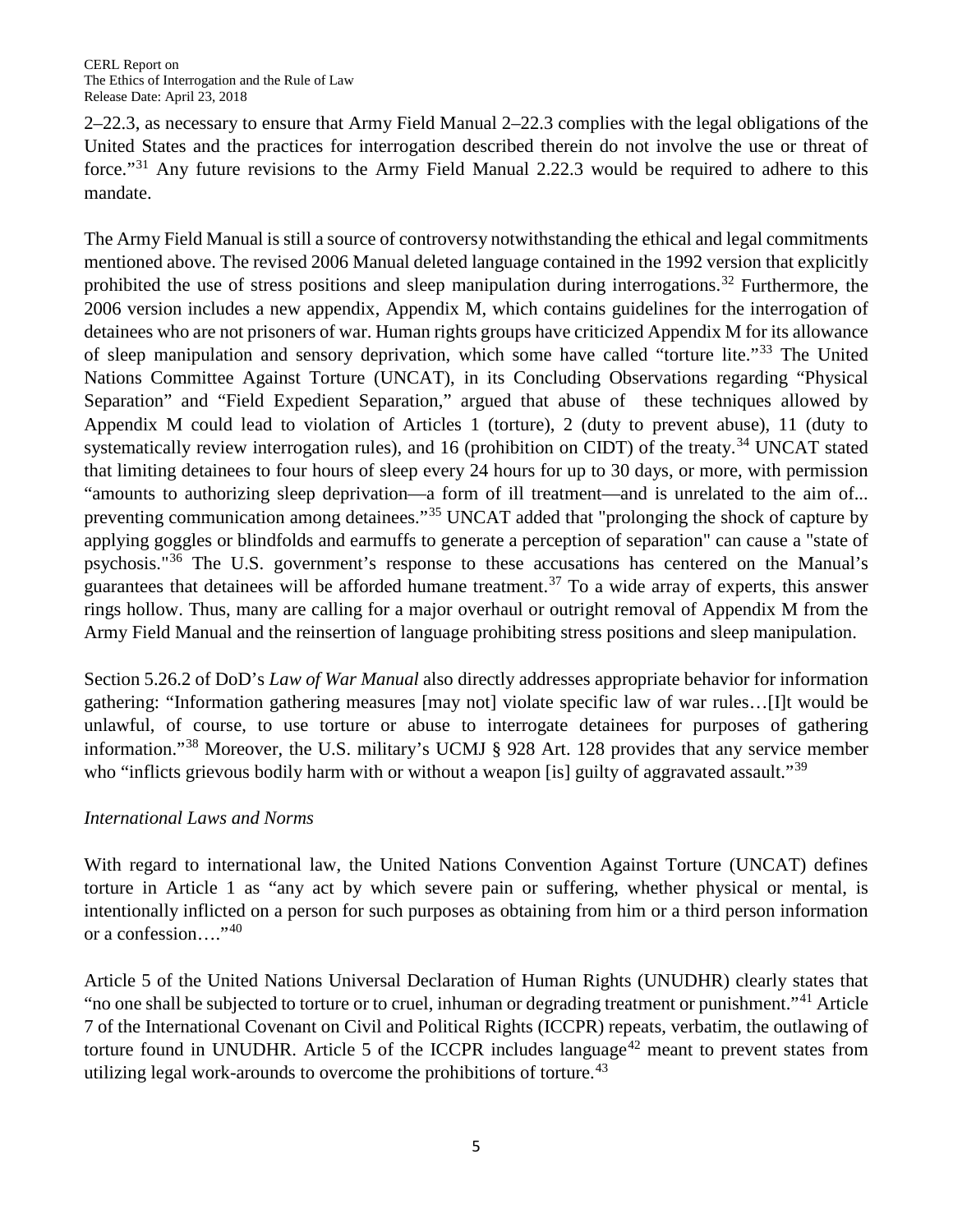Common Article 3 of the Fourth Geneva Convention provides further protections against torture in times of conflict.<sup>[44](#page-19-14)</sup> It states that those in armed conflict not actively or any longer taking part in hostilities are prohibited from being subjected to "violence to life and person, in particular murder of all kinds, mutilation, cruel treatment and torture."<sup>[45](#page-19-15)</sup> In 2006, the U.S. Supreme Court determined in *Hamdan v*. *Rumsfeld* that Common Article 3 must be applied to terror suspects in U.S. custody*.* [46](#page-19-16)

#### *Legal Distinctions between Torture and CID Treatment*

There are legal distinctions between torture and cruel, inhumane, and degrading (CID) treatment. Under U.S. domestic law, namely 18 U.S. Code § 2340, torture is defined as an act intended to inflict "severe physical or mental pain or suffering," including, *inter alia*, threats of imminent death, the administration of mind altering substances, and other procedures that "disrupt profoundly the senses or personality."[47](#page-19-17) Similarly, CAT, ratified by the United States, defines torture as "severe pain or suffering, whether physical or mental intentionally inflicted…."[48](#page-19-18) 42 U.S. Code § 2000dd, which prohibits "cruel, inhuman, or degrading treatment" of persons under or control of the U.S. government, defines CID by reference to the prohibitions against such treatment as contained by the Fifth, Eighth and/or Fourteenth Amendments to the Constitution of the United States.<sup>[49](#page-19-19)</sup> The European Court of Human Rights (ECHR) and the UN Committee against Torture have both addressed the legal distinction between torture and CID, focusing on "the intensity of pain and the purpose for its infliction."[50](#page-19-20)

While it is difficult to enforce international laws and norms, the International Criminal Court (ICC) does have the ability to investigate, try, and convict individuals charged with certain crimes. Under the Rome Statute, which the United States has yet to ratify, the ICC has jurisdiction over violations of genocide, war crimes, crimes against humanity, and crimes of aggression.<sup>[51](#page-19-21)</sup> There is no statute of limitations for these crimes. The difficulty in initiating any investigations into alleged crimes is the requirement of the Rome Statute that allows the ICC to investigate and prosecute only if the state itself is unable or unwilling to do so itself.<sup>[52](#page-19-22)</sup>

#### *Legal Challenges to Treatment in U.S. Courts*

Individuals who were subjected to harsh interrogations on behalf of the United States may have grounds to challenge their treatment in U.S. courts. Under the Alien Tort Statute (28 U.S.C. § 1350), individuals who were harmed as a result of a violation of international law may bring a suit against individuals within American courts. This statute does not, however, allow for claims against state governments as these are precluded by sovereign immunity.<sup>[53](#page-19-23)</sup> The legislation does allow for claims against individual actors identified as complicit in the harsh interrogation of an individual claimant. It is possible that an American citizen could be held responsible if sufficient evidence of individual culpability in the violation of international law could be proven.

Lawsuits within the U.S. court system that implicate the American government and the EIT Program have faced legal challenges. The U.S. government has historically been able to shield itself from judicial review by invoking the state secrets privilege and the political question doctrine. The state secrets privilege allows the government to refuse to hand over any information that would cause harm to national security.<sup>[54](#page-19-24)</sup> The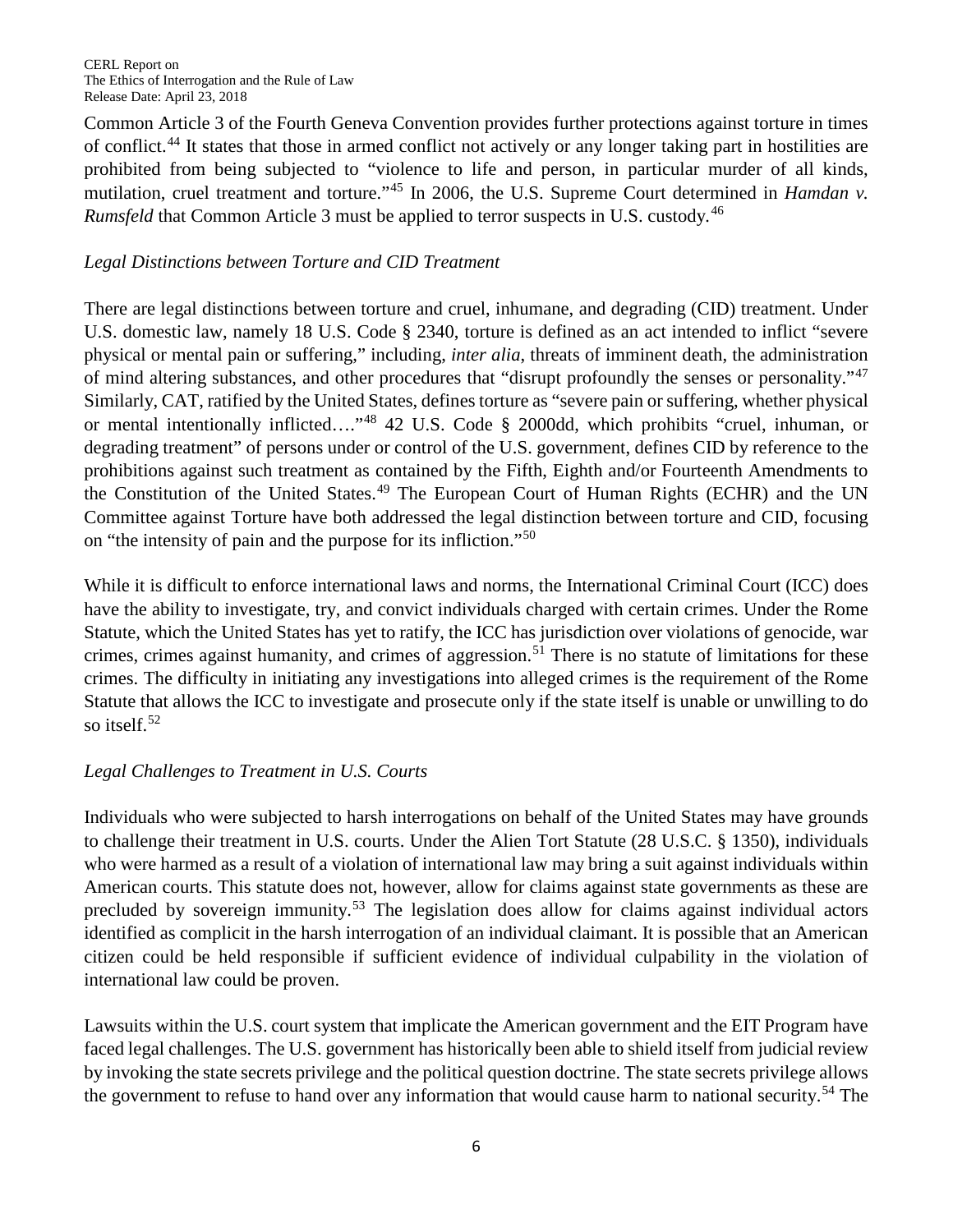Bush administration used this privilege broadly, e.g., in *el-Masri v. Tenet*, as did the Obama administration, e.g., *Mohamed v. Jeppesen Dataplan*—notwithstanding an ostensibly restrictive 2009 policy directive from then Attorney General Eric Holder—leaving plaintiffs without sufficient evidence to pursue their cases, the result usually being dismissal of the lawsuit at the pleadings stage.<sup>[55](#page-19-25)</sup>

On March 8, 2018, President Trump invoked the privilege to block CIA testimony in the case of *Salim v. Mitchell*, a case brought by the ACLU under the Alien Tort Statute on behalf of detainees who were allegedly tortured under the CIA RDI Program.<sup>[56](#page-19-26)</sup> During the initial phase of the litigation, the Obama administration, to the surprise of many, did not assert the state secrets privilege—an apparent attempt to open the Bush era interrogation tactics to the judicial system.[57](#page-19-27) The defendants in the case are two ex-CIA contractors, psychologists, who played a role in designing the program according to the SSCI Report's Executive Summary. The U.S. government intervened as an interested third party to protect classified information requested by the defendants.[58](#page-19-28) While some judges review government *ex parte* filings *in camera* before deciding whether the assertion of the privilege is appropriate, they oftentimes defer to the government's discretion.[59](#page-19-29) Notably, the privilege was rejected during the Obama administration in the case of *Ibrahim v. Department of Homeland Security*, in which a Stanford student was mistakenly put on the no-fly list and couldn't reenter the country.<sup>[60](#page-19-30)</sup> In *Ibrahim*, the court decided the government overreached in its assertion of the privilege. $61$ 

Critics of the state secrets privilege, especially in the context of EITs, have argued for Congress to enact state secrets reform legislation to guide judges on the applicability of the privilege. As one commentator noted, the privilege "require<sup>[s]</sup> clarification: when the government can invoke the privilege and<sup>[62](#page-19-32)</sup> what can be protected from disclosure; whether it is appropriate to grant a motion to dismiss based on a state secrets claim at the initial pleadings stage; what is the appropriate relief for a valid claim of the privilege; and how deeply the court must examine the government's claim."[63](#page-19-33)

The political question doctrine has also been used by the U.S. government to shield itself from liability in EIT-related litigation. The political question doctrine is based upon the notion of justiciability and whether the judicial branch of the government is the proper branch to resolve an issue.<sup>[64](#page-19-34)</sup> The U.S. Supreme Court has held that "cases challenging the way the executive is using that power present political questions."<sup>[65](#page-19-35)</sup> However, "the Supreme Court has repeatedly stressed…that the political question doctrine is a *narrow* exception to the general responsibility of federal courts to resolve all disputes within their jurisdiction, and generally requires the presence of either a "textually demonstrable commitment" of the underlying question to a branch other than the judiciary or "judicially unmanageable standards" that prevent courts from resolving the dispute."

*Al Shimari v. CACI Premier Technology, Inc*. illustrates the battle over whether the political question applies to torture cases. This case, which relies on the Alien Tort Act, arose in 2008 on behalf of former detainees at Abu Ghraib, claiming torture and mistreatment by CACI (a military contractor) personnel.<sup>[66](#page-19-36)</sup> A lower court dismissed the case on the grounds that sensitive military fall within the purview of the Executive Branch, and that, *inter alia*, because torture and CID are ambiguous and malleable terms, the case lacked judicially manageable standards.<sup>[67](#page-20-0)</sup> This was the case, according to the court, despite the fact that the use of enhanced interrogation in this instance was carried out by third party contractors. The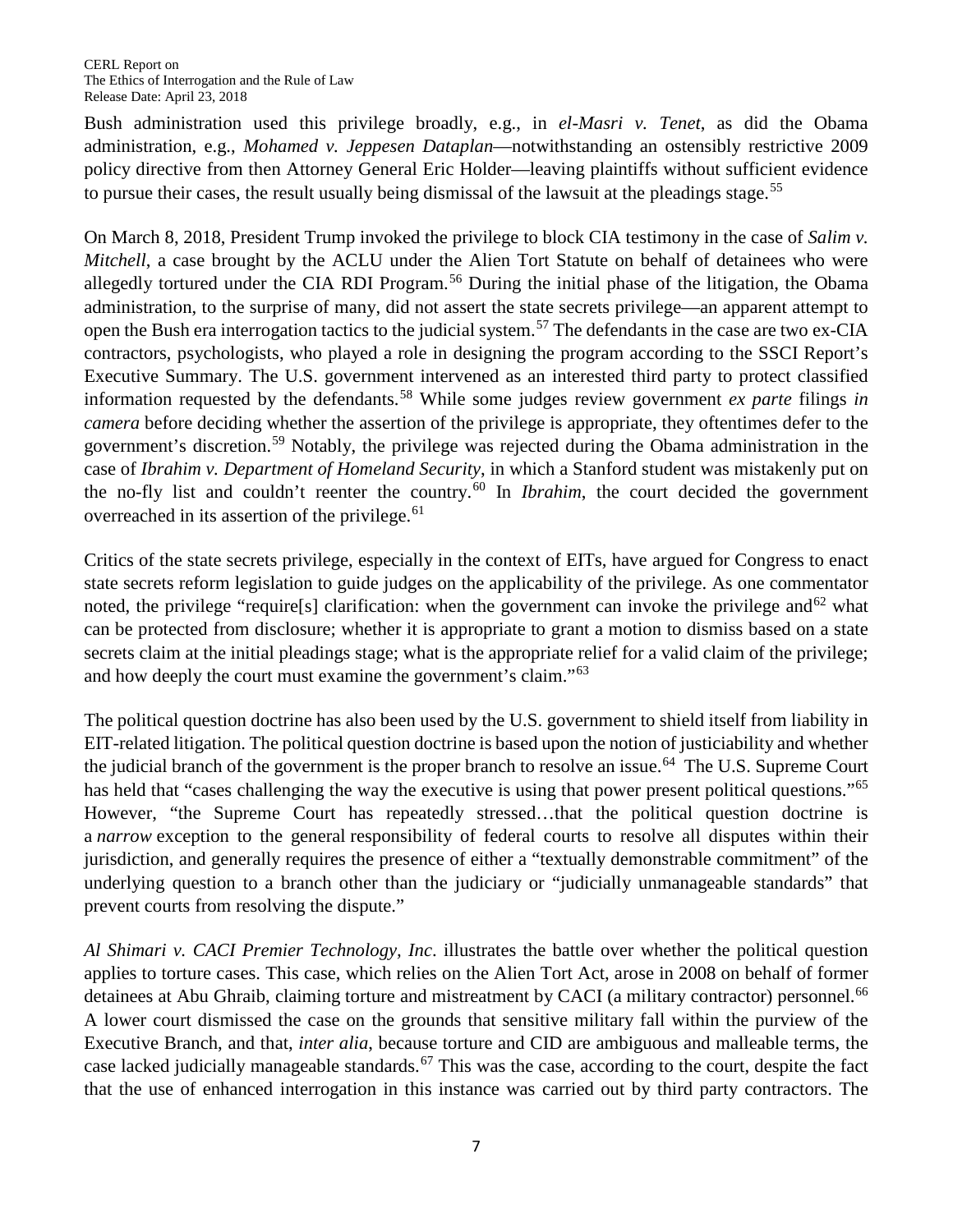Fourth Circuit reversed and remanded, making several instructive holdings: (1) "When a military contractor acts contrary to settled international law or applicable criminal law, the separation of powers rationale underlying the political question doctrine does not shield the contractor's actions from judicial review;" (2) "[W]hen a contractor has engaged in unlawful conduct, irrespective of the nature of control exercised by the military, the contractor cannot claim protection under the political question doctrine"; and (3) "[T]he Fourth Circuit said that 'torture' and 'war crimes' are well defined in the U.S.C. The court said that it may be a hard question, but it's not one that lacks standards."<sup>[68](#page-20-1)</sup> The Fourth Circuit therefore found that the political question doctrine does not apply.

The importance of this ruling is underscored by President Trump's remarks in support of torture. As a concurring judge noted: "It is beyond the power of even the President to declare [torture] lawful."[69](#page-20-2) The government also tried to invoke the political question doctrine in the *Mitchell* case; the federal district court, however, rejected it and ruled that "the Supreme Court has made clear that the federal courts are capable of reviewing military decisions, particularly when those decisions cause injury to civilians."<sup>[70](#page-20-3)</sup>

Both *Shimari* and *Mitchell* are promising advances for detainees seeking justice within the U.S. judicial system. The continued rejection of the applicability of the political question doctrine in EIT-related litigation will decrease the manifold challenges these detainees face when alleging torture on the part of the U.S. government or those under its control.

#### *Conclusion*

While prohibitions against torture, such as Article 5 of the ICCPR, contain language preventing the creation of legal loop holes to circumvent the requirement of the laws under any circumstance, the foundation of international law continues to be the voluntary compliance of the states themselves. There

should be little debate, particularly within the United States, regarding the acceptance of the prohibitions against torture as *jus cogens*. Regardless, as discussed above, there are adequate sources within U.S. law to warrant the conclusion that torture is illegal under domestic law, and that therefore it could not be brought back by mere executive order.

The state-sanctioned use of harsh interrogation practices puts individual members of the administration who supported this practice at risk. In some States around the world, the principle of universal jurisdiction could allow for certain states to charge American officials involved in harsh interrogations with violations of international or domestic law in their own courts.<sup>[71](#page-20-4)</sup> An American official could thus be charged with domestic war crimes or crimes against humanity in absentia and detained on those charges if they travel to that state, as was the case in the Italian conviction of former CIA officers in 2009. [72](#page-20-5) In the case of the Italian convictions, a CIA officer convicted in absentia as part of that case was detained in Portugal and is facing extradition to Italy. She was traveling on a Portuguese passport at the time and is therefore not being treated as an American traveling abroad.<sup>[73](#page-20-6)</sup> These concerns have previously caused American policymakers suspected of having authorized or applied torture to allegedly curtail their international travel to avoid arrest.[74](#page-20-7)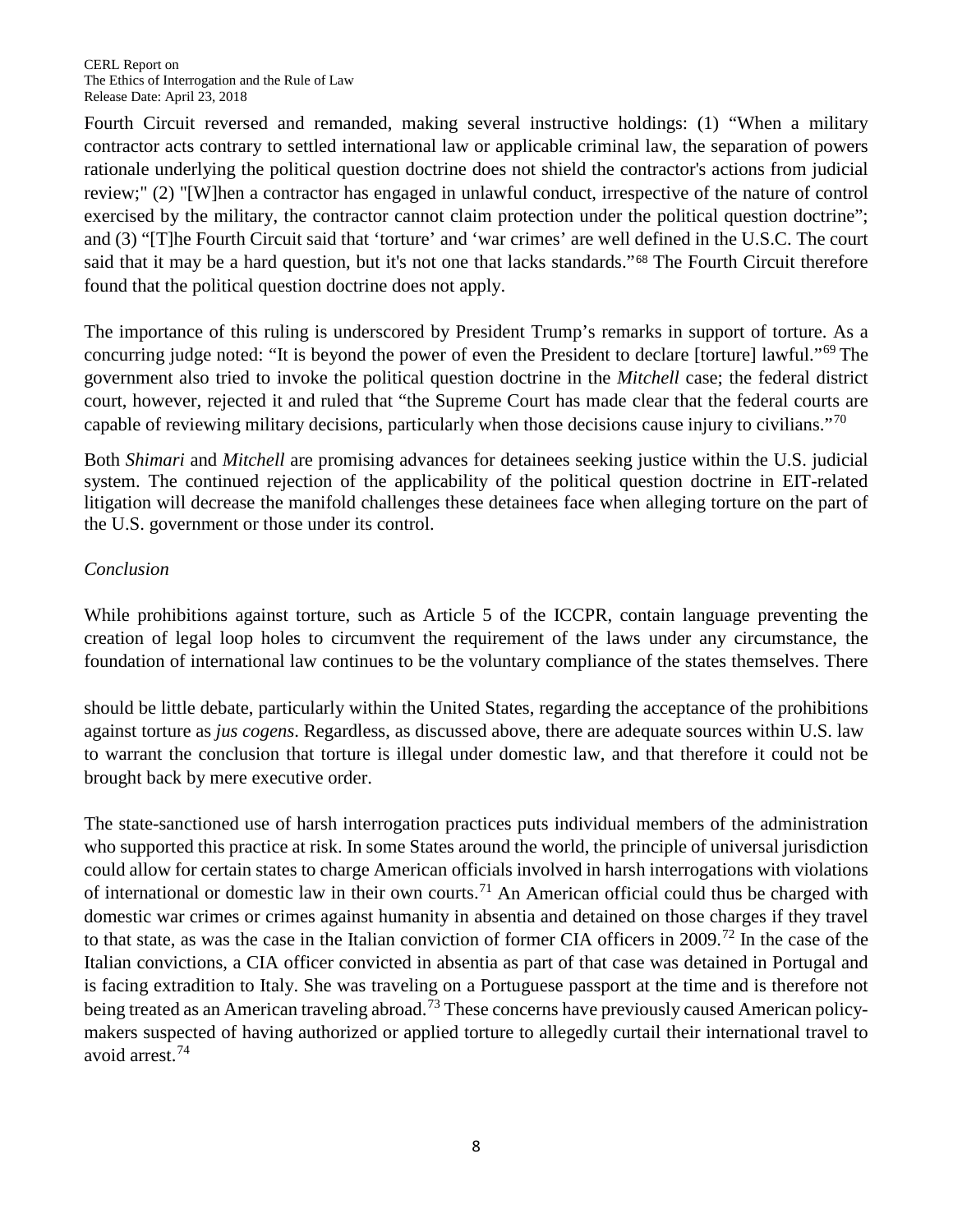## *IV. The Practice of Extraordinary Rendition*

Extraordinary rendition is the detention of an individual in one country who is then transported to a third state outside of established judicial processes. In the case of the CIA's Rendition, Detention, and Interrogation (RDI) program, a number of suspected terrorists were rendered to CIA "black-sites" (secret prisons) without the use of any judicial process and often subjected to the use of EITs. Other times, individuals were rendered to a third state and removed from American custody without any guarantees that their human rights would be observed.<sup>[75](#page-20-8)</sup> The practice of extraordinary rendition seeks to take advantage of a loophole within U.S. intelligence law that exempts the United States for responsibility for torture inflicted on detainees within its custody, as long as the torture is being carried out by another country and the U.S. involvement does not amount to a "joint venture."<sup>[76](#page-20-9)</sup>

The status of rendition within American domestic and military law is not clear. President Obama's Executive Order 13491 outlines a request for the formation of an investigative committee tasked with analyzing the government's policies on detainee transfer in order to ensure their humane treatment.<sup>[77](#page-20-10)</sup> It does not, however, outlaw extraordinary renditions, which continued under Obama's administration albeit under stricter guidelines.<sup>[78](#page-20-11)</sup>

Army regulations included in the Human Intelligence Collector Operations Field Manual 2-22.3 explicitly state that an "enemy prisoner of war" may not be transferred to a third state that is unable to guarantee the protection of the detainee's human rights.<sup>[79](#page-20-12)</sup> As described above, the McCain-Feinstein Amendment requires all U.S. entities to adhere to the restrictions contained within this manual, including American intelligence operations. Therefore, any transfer of a detainee to a third state not capable of guaranteeing the human rights of a detainee is illegal under domestic and military law.

Individuals abused while in CIA custody have had mixed success bringing claims against the U.S. and other state parties involved in the RDI program. Khaled el-Masri was rendered into CIA custody by

Macedonia and subsequently subjected to harsh interrogation practices. He was unsuccessful in bringing any claims against the United States in American courts. He did, however, succeed in bringing a claim against the government of Macedonia for its participation in his rendition and detention. The European Court of Human Rights ruled in favor of el-Masri and determined that Macedonia was "responsible for his torture and ill-treatment."[80](#page-20-13)

Within the legal framework of the United States' implementation of the UNCAT, "a person may be transferred to a country [for interrogation] that provides credible assurances that the rendered person will not be tortured."[81](#page-20-14) The Congressional Research Service points out in its study on third party renditions that the "[UNCAT] does *not* prohibit a State from transferring a person to another State where he or she would likely be subjected to harsh treatment that, while it would be considered cruel and unusual under the standards of the U.S. Constitution, would nevertheless not be severe enough to constitute torture."<sup>[82](#page-20-15)</sup>

The UNCAT framework and U.S. law make it explicitly illegal under domestic and international law for a "U.S. official to conspire to commit torture via rendition." It is unclear, however, whether or not it is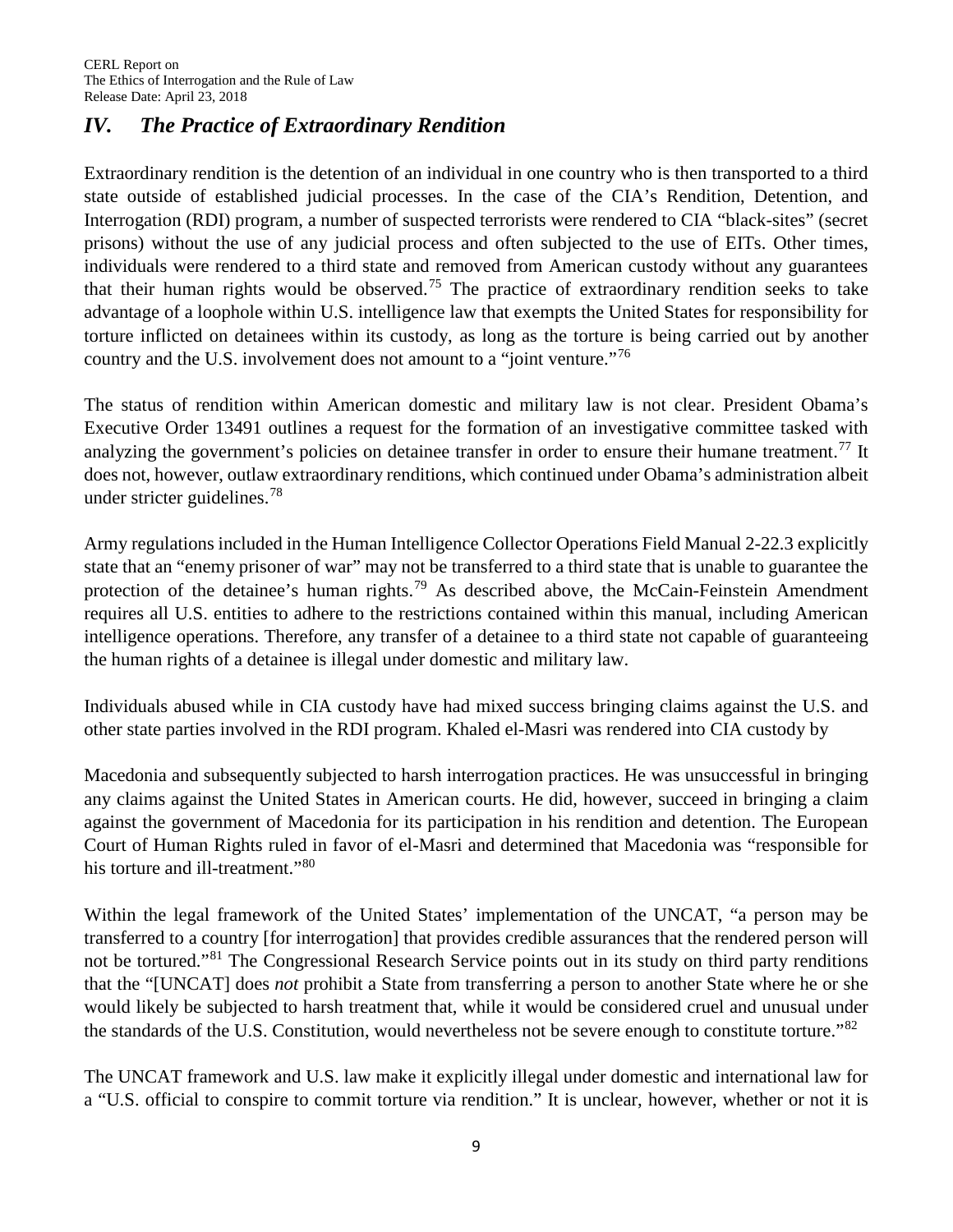prohibited for the United States to render an individual to a third party "without intending to facilitate torture of the rendered person."[83](#page-20-16) The necessity for the intent not to facilitate torture can be fulfilled through diplomatic assurances under both the UNCAT and domestic legal restrictions.<sup>[84](#page-20-17)</sup> This specific framework is ambiguous regarding the unintended torture of a detainee transferred out of American custody when diplomatic assurances are in place supposedly preventing such treatment.

The United Nations General Assembly has determined "forced disappearances," or renditions, to be a violation of international law.[85](#page-20-18) States complicit in the CIA's RDI program have been formally censured for their participation in forced disappearances of terrorist suspects in international*.* [86](#page-20-19)

# *V. The Status of Torture under the Trump Administration*

One of the primary concerns moving forward is preventing the reversal of legislation enacted during the Obama administration that strengthened the prior statutory prohibitions against the use of torture by the United States. The precision and comprehensiveness of that legislation would make the reinstatement of the Bush-era torture policy an extremely difficult feat to accomplish legally and would require open congressional debate and extensive legislative modification.

Does the U.S. president have the power to circumvent existing laws to bring back enhanced interrogation by way of executive order?

It is doubtful that on the issue of torture the President has this power, particularly since President George W. Bush sought to do precisely that but was checked by Congress and the courts. But the issue is not without its complexities.

On the one hand, in his capacity as Commander-in-Chief, the president may "in times of emergency...override congress and issue executive orders with almost limitless power."<sup>[87](#page-20-20)</sup> This would have to involve an executive order that renders null the Military Commissions Act of 2006, the Detainee Treatment Act of 2005, the McCain-Feinstein Amendment to the 2016 Defense Appropriations Authorization, and which would have to circumvent the legal standing of *18 U.S.C. §§ 2340-2340.* This could be carried out by a Presidential National Security Directive rather than a traditional executive order so as to attempt to maintain a higher degree of confidentiality and avoid unwanted public scrutiny.

But on the other hand, while the president may by way of his executive authority authorize the emergency use of techniques that amount to torture, he does not have the authority to alter the illegality of such acts. In October 2016, the Fourth Circuit Court of Appeals ruled that "even the president" does not have the legal capability to "declare [torture to be] legal."<sup>[88](#page-20-21)</sup> Any presidential assertion of an unbridled Article II commander-in-chief power to order the use of torture would clash with Congress' Article I legislative authority to criminalize torture and with the courts' Article III judicial power to declare the president's use of torture to be illegal.

A further complication would be the role of Congress. The president would be required to notify the "Gang of Eight," which includes the majority and minority leaders of the House and Senate, as well as the chair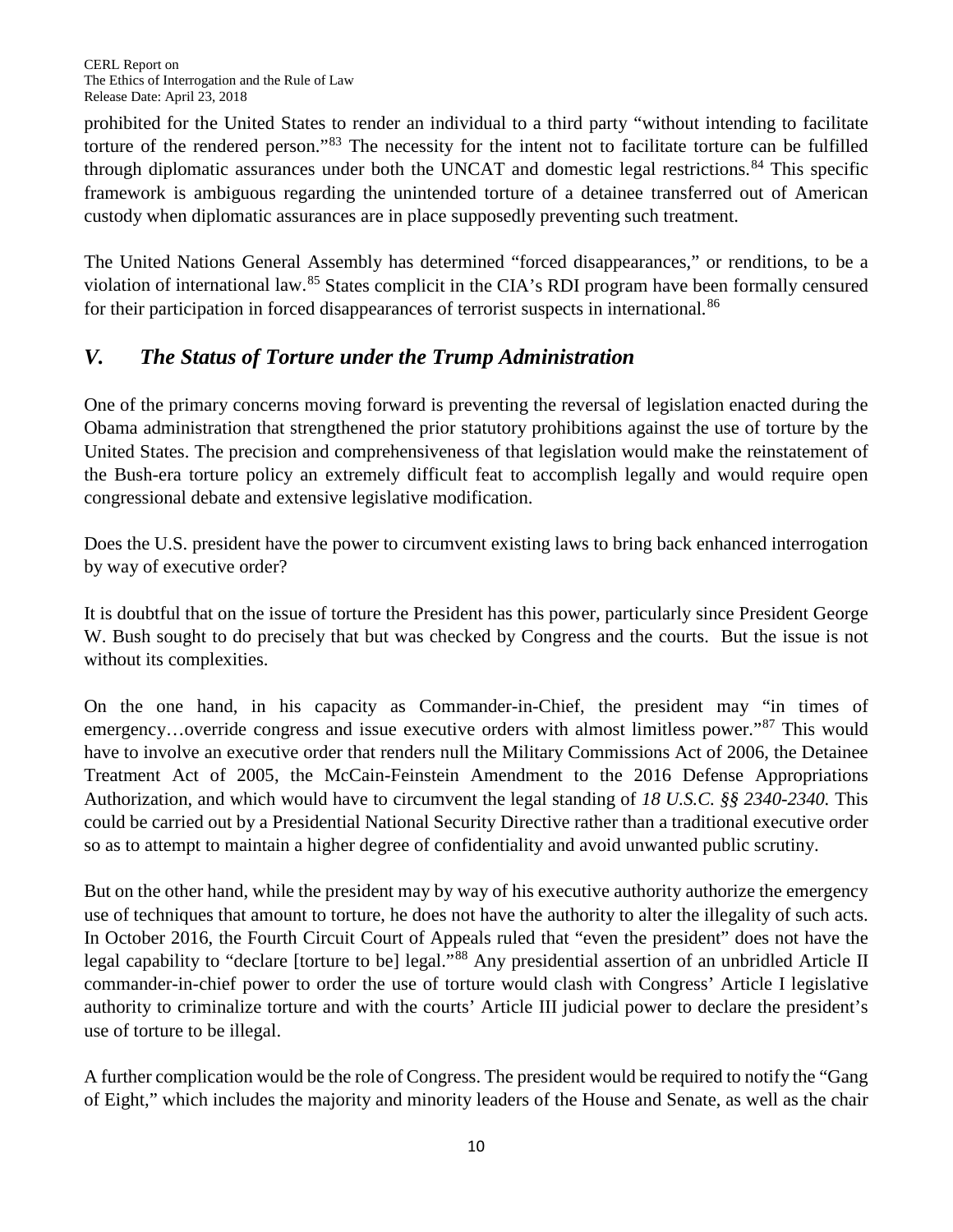and ranking minority member of the House and Senate committees on intelligence of any decision to use the CIA to implement the use of torture. This is pursuant to a law requiring that this group be notified in a "timely" fashion of any sensitive covert action taken by the intelligence community.<sup>[89](#page-20-22)</sup> The Bush administration maintains that it complied with the requirement with respect to the EIT program. In the immediate aftermath of 9/11, this did not prove to be a barrier to the enactment of the program. Due to the pervasive fear and fury that gripped most Americans and their leadership during that period, approval or, perhaps more precisely, an unwillingness to object—was not hard to come by. At the time, most of the members of the Gang of Eight supported the program, and the few who had qualms felt that they had no authority to prevent the decisions issued by the president. Furthermore, they understood that preventing the directive from being carried out would have required them to release the information publicly in order to seek legislation to block the president's decision, representing an extreme national security breach that could have ended their political careers. They chose not to act; years later, after the RDI program was exposed, these members would question the sufficiency and accuracy of the notification provided to them.

Any administration that would seek to reinstate the torture program is likely to find that the Congress will be much less passive than before. Having been burned by the arguably incomplete notifications of the Bush administration, Congress is much more likely to insist on detailed and complete information on the programmatic details and would neither be likely to defer to an administration's representations of the necessity for torture nor to remain silent when in possession of actual knowledge of illegal conduct by the executive branch.

## *VI. Moral and Psychological Consequences of the Torture Program*

In a series of investigative articles, *The New York Times* released a comprehensive overview of the effects of the enhanced interrogation program on former detainees. Of the 39 individuals identified as having been part of the program, the *Times*found that at least half of the individuals "have since shown psychiatric problems."[90](#page-20-23) The *Times* likened the lasting psychiatric impacts to those experienced by American prisoners of war held captive by previous brutal authoritarian enemies.

General Stephen N. Xenakis (Ret.), a member of CERL's Executive Board and a retired Army psychiatrist, is featured prominently in the series. In Gen. Xenakis's extensive experience with former detainees as a medical consultant, he witnessed symptoms in former detainees that led him to conclude what he was seeing was post-traumatic stress injury. Gen. Xenakis told *Times* reporters that he had seen such circumstances before at the Letterman Army Medical Center which "was often the first stop for American prisoners of war after they had left Vietnam" where they experienced horrific treatment.<sup>[91](#page-20-24)</sup>

Participation in enhanced interrogations left a measurable moral impact on intelligence officers and armed forces service members who were involved. This has come to be called "moral injury" by mental health professionals. Retired U.S. Navy psychiatrist William Nash defines moral injury as "damage to your deeply held beliefs about right and wrong. It might be caused by something that you do or fail to do, or by something that is done to you—but either way it breaks that sense of moral certainty."[92](#page-20-25) Psychologists are finding that moral injury manifests itself in a physical injury to the brain's Broca's center, which controls language, and can actually shut it down.<sup>[93](#page-20-26)</sup> This leaves many individuals quite literally speechless.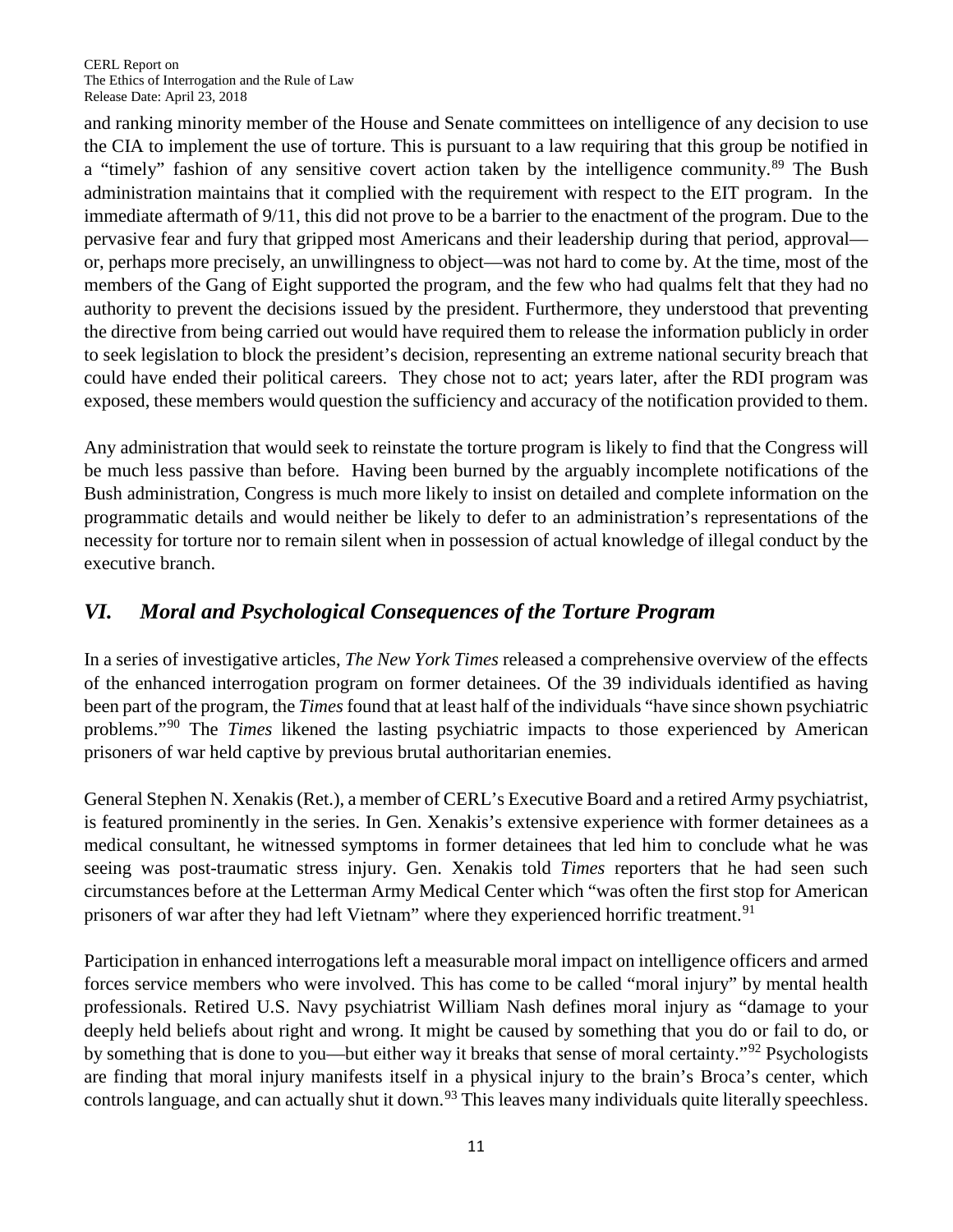The psychology profession was itself criticized for its role in the EIT programs. In response, The American Psychology Associated (APA) commissioned what has become known as the Hoffman Report to investigate "whether APA officials colluded with DoD, CIA, or other government officials 'to support torture."<sup>[94](#page-20-27)</sup> The Hoffman Report rebuked several psychologists, some of whom held influential positions within the APA during the Bush administration, for colluding to ensure their professional code of ethics were no more restrictive than the government's—an effort to curry favor with the DoD, which wanted their continued participation in EITs. It also alleges a joint effort to silence CIA psychologists' dissent and a purposeful mishandling of ethical complaints in order to maintain the EIT status quo within the CIA. This is in addition to conflict of interest accusations, which consider the close ties that these psychologists had with government officials in charge of EIT programs.<sup>[95](#page-20-28)</sup> In late February 2016, a group of these psychologists sued Hoffman and his law firm for defamation, claiming that they are scapegoats and victims of Hoffman's tendentious research.<sup>[96](#page-20-29)</sup>

Since issuing an apology over the scandal, the APA has been unequivocal in its stance against torture. On January 27, 2017, the APA issued a press release calling on Trump not to issue an Executive Order to reinstate the CIA EIT program, citing the U.S. Constitution, international law, and its professional opinion

that torture is an ineffective means of intelligence gathering.<sup>[97](#page-20-30)</sup> Finally, its code of ethics now reflects a much stronger position regarding psychologists and interrogations, stating:

Any direct or indirect participation in any act of torture or other forms of cruel, inhuman, or degrading treatment or punishment by psychologists is strictly prohibited. There are no exceptions. Clear violations of APA's no torture/no abuse policy include acts such as waterboarding, sexual humiliation, stress positions [and] exploitation of phobias.<sup>[98](#page-20-31)</sup>

The process of removing and transferring detainees has brought to light cases of wrongful detention that persisted for over a decade as officials relied on incorrect information and intelligence assessments. Publicly available, unclassified records indicate that in January 2016 the Periodic Review Board at the Guantanamo Bay detention facility recommended that Mustafa al-Shamiri be transferred out of the facility.<sup>[99](#page-21-0)</sup> The review board's recommendation was based, in large part, on the determination that the intelligence his indefinite detention relied upon had been discredited by further analysis. The board found that activities attributed to al-Shamiri justifying his classification as a high risk were actually carried out by "other known extremists with names or aliases similar to [al-Shamiri]."[100](#page-21-1) This determination reveals that al-Shamiri was held for over 13 years without due process on false claims and incorrect intelligence.

## *VII. Strategic Consequences of the Torture Program*

The public knowledge of the United States' role in widespread violations of human rights over an extended period of time has significantly undermined the country's strategic standing internationally.<sup>[101](#page-21-2)</sup> The revelations have been a boon to terrorist recruiting, caused significant damage to American diplomatic efforts, and harmed relationships with important allies, all while hampering the ability of the United States to present itself as a positive international role model. Instead, the United States showed the world that a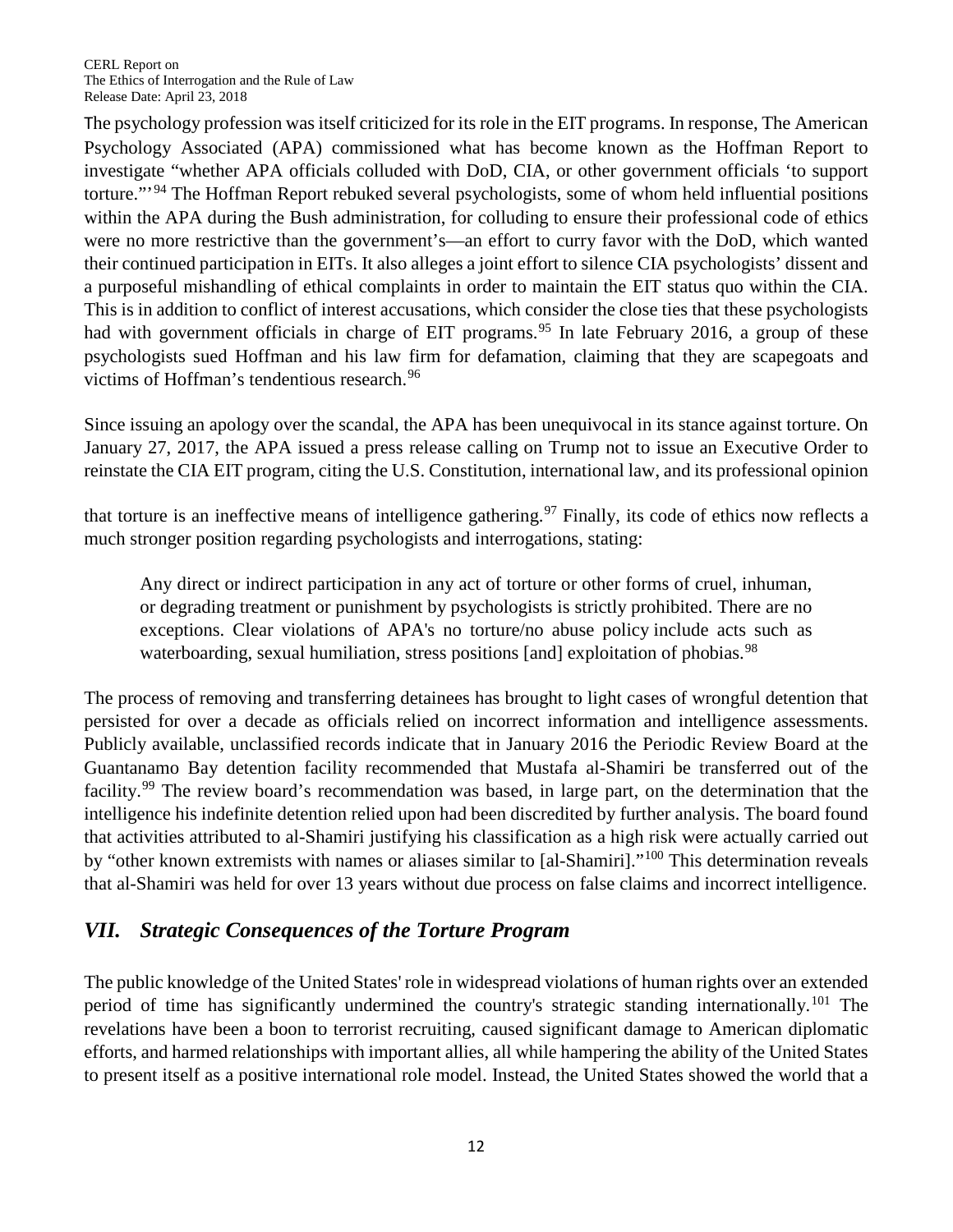state could commit human rights violations without punishment—other states may very well follow this example and point to American actions as a sufficient justification.

Global terrorist groups, namely the Islamic State, immediately seized upon the U.S. torture program's public disclosure as a recruitment and propaganda tool—going so far as to label the United States as a terrorist state for its past behavior.<sup>[102](#page-21-3)</sup> While the atrocities committed by the Islamic State, and groups like them, far surpass the actions of the United States, the propaganda war greatly undermines U.S. credibility. Furthermore, a return to harsh interrogations and detentions could open the door for reprisals on behalf of other State and non-State adversaries gaining legitimacy under international norms.

The U.S.-European cooperative structure enshrined in the NATO alliance has been the foundation of U.S. global security and foreign policy since the end of the Second World War. Unfortunately, the revelations surrounding the mistreatment of detainees by the U.S. armed forces and intelligence community severely damaged that relationship. Not only did the interrogation program undermine the common values that are championed by the United States and Europe, but the report and the allegations that flowed from it directly implicated several European partners as willing and knowledgeable accomplices in the interrogation

program.[103](#page-21-4) The public acknowledgement of European cooperation with the CIA has had a negative effect on the individual states as well as U.S.-European multilateral relations.[104](#page-21-5)

The implementation of the post-Second World War international institutions has been largely supported by the legitimacy and international power possessed by the United States. The international blowback and condemnation that would result from a return to enhanced interrogations would significantly erode the stability of these institutions. Furthermore, the United States itself faces a very serious risk of international isolation and condemnation on behalf of these bodies if it were to authorize any further violations of international law via harsh interrogation practices. Additionally, the utilization of harsh interrogations could serve to legitimize their use by rogue regimes and non-state actors on the basis of reprisals.

# *VIII. Accountability and the Ethics of Professional Responsibility*

There have been no large-scale attempts within the U.S. government to hold those individuals responsible for the development and authorization of the enhanced interrogation program accountable. Particularly, there has not been any action taken against those government lawyers who provided the legal interpretations that were embodied in the "torture memos."

The Justice Department has been repeatedly criticized for its failure to sufficiently investigate the misconduct of legal professionals associated with the program nor held those guilty of clear misconduct culpable. In September 2015, Amnesty International submitted a formal complaint with the Department of Justice's Office of the Inspector General. In response to the public release of the SSCI report on the CIA's RDI program, the complaint requested an immediate and comprehensive review of the conduct of Department of Justice officials between 2002 and 2008. The complaint concludes that Americans involved in the program have evaded accountability under international law.<sup>[105](#page-21-6)</sup>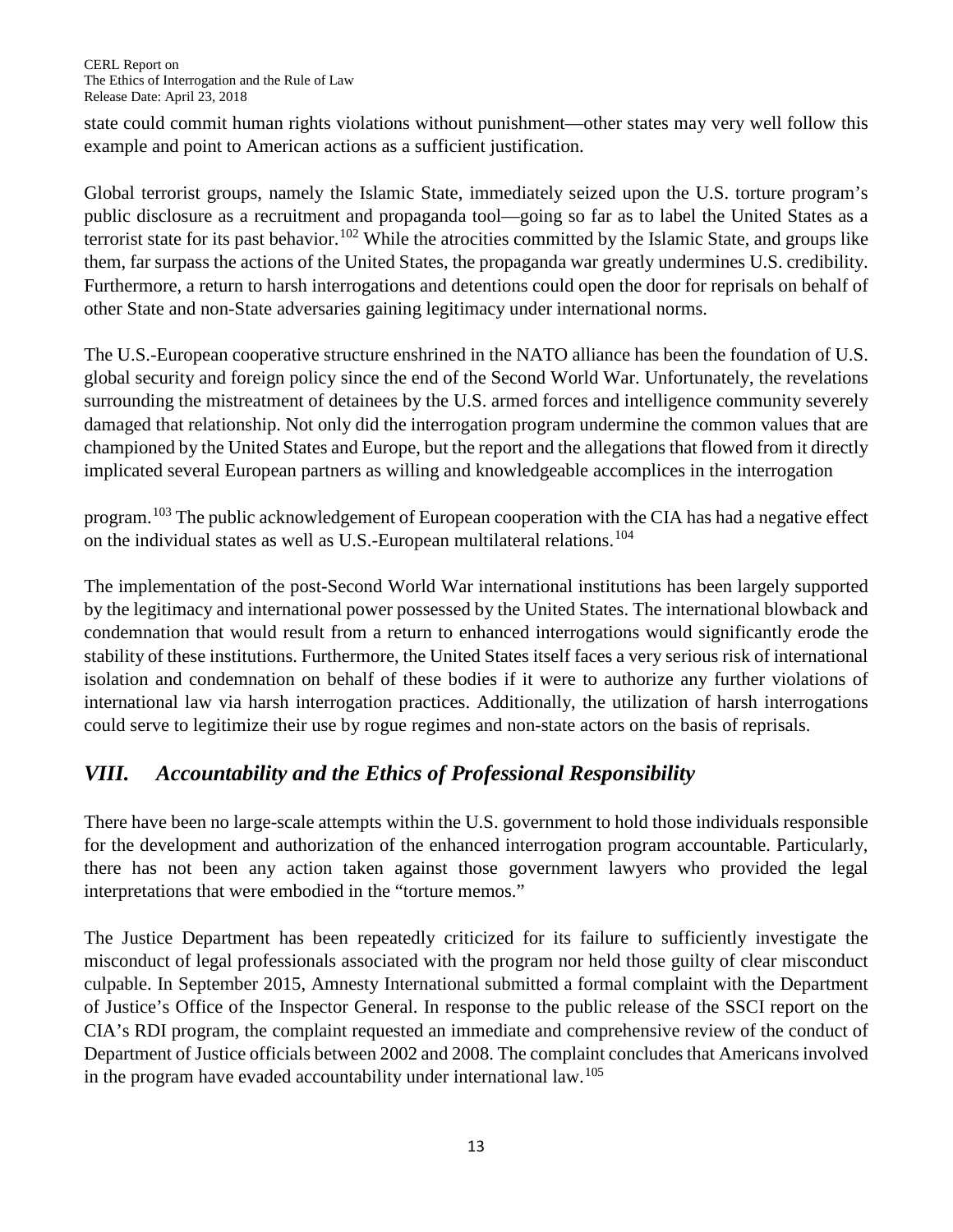For its part, the Department of Justice did undertake a comprehensive accountability review that was completed in July2009. The Department of Justice's Office of Professional Responsibility's report analyzed the Office of Legal Counsel's "torture memos" and the participation of individual lawyers in the development and ultimate approval of the CIA's detention and interrogation program.<sup>[106](#page-21-7)</sup> The report concluded that Deputy Assistant Attorney General John Yoo and Assistant Attorney General Jay Bybee intentionally committed professional misconduct in the crafting and approval of the "torture memos."<sup>[107](#page-21-8)</sup> The report did not result in any official action being taken other than the notification of the bar council in the states where the two were licensed.

The U.S. Congress undertook in-depth investigations into the role of the intelligence community and military in the country's detention and interrogation programs. Its analysis provided a wide ranging analysis of the development, execution, and evolution of the RDI program. It is, therefore, quite surprising that a similar inquiry has not been undertaken by the relevant legislative bodies into the role of the Department of Justice.

Professional organizations have repeatedly called for the United States to reaffirm its stance on torture while holding itself accountable for past transgressions.

In the fall of 2014, the president of the American Bar Association (ABA) sent a letter to President Obama that called for an affirmation of the United States' interpretation of the UNCAT abroad. The letter called for an "explicit and unequivocal statement" that would acknowledge the "extraterrestrial application of [cruel and unusual treatment]." The desired statement would have made it clear that no individuals in the "custody or control of the United States [would be subjected] to torture or cruel, inhuman or degrading treatment or punishment *no matter where detained*."[108](#page-21-9)

In June 2015, the ABA again challenged the Obama administration on its handling of detainee treatment by expressing an explicit concern that the United States had not held those responsible for the RDI program accountable. ABA president William C. Hubbard, writing to Attorney General Loretta Lynch, called on the administration to comprehensively review and account for "all available evidence, and if warranted to initiate 'appropriate proceedings against any persons who…committed, assisted, authorized, condoned, had command responsibility for, or otherwise participation in such [human rights] violations."<sup>[109](#page-21-10)</sup>

The June 2015 letter reiterates its request from 2014 that the United States affirm its interpretation of the UNCAT and its application domestically and internationally. The key concern of the ABA is that there remains ambiguity regarding the application of the UNCAT "wherever the United States exercises *de jure*  or *de facto* control."[110](#page-21-11)

In September 2016, President Obama delivered his final speech to the United Nations General Assembly.<sup>[111](#page-21-12)</sup> In that speech he praised the impact of global integration and championed the cause of global human rights initiatives. While this speech went to great lengths to mention the need to right the wrongs of the past, it did not, however, go far enough. Despite the willingness of many prominent American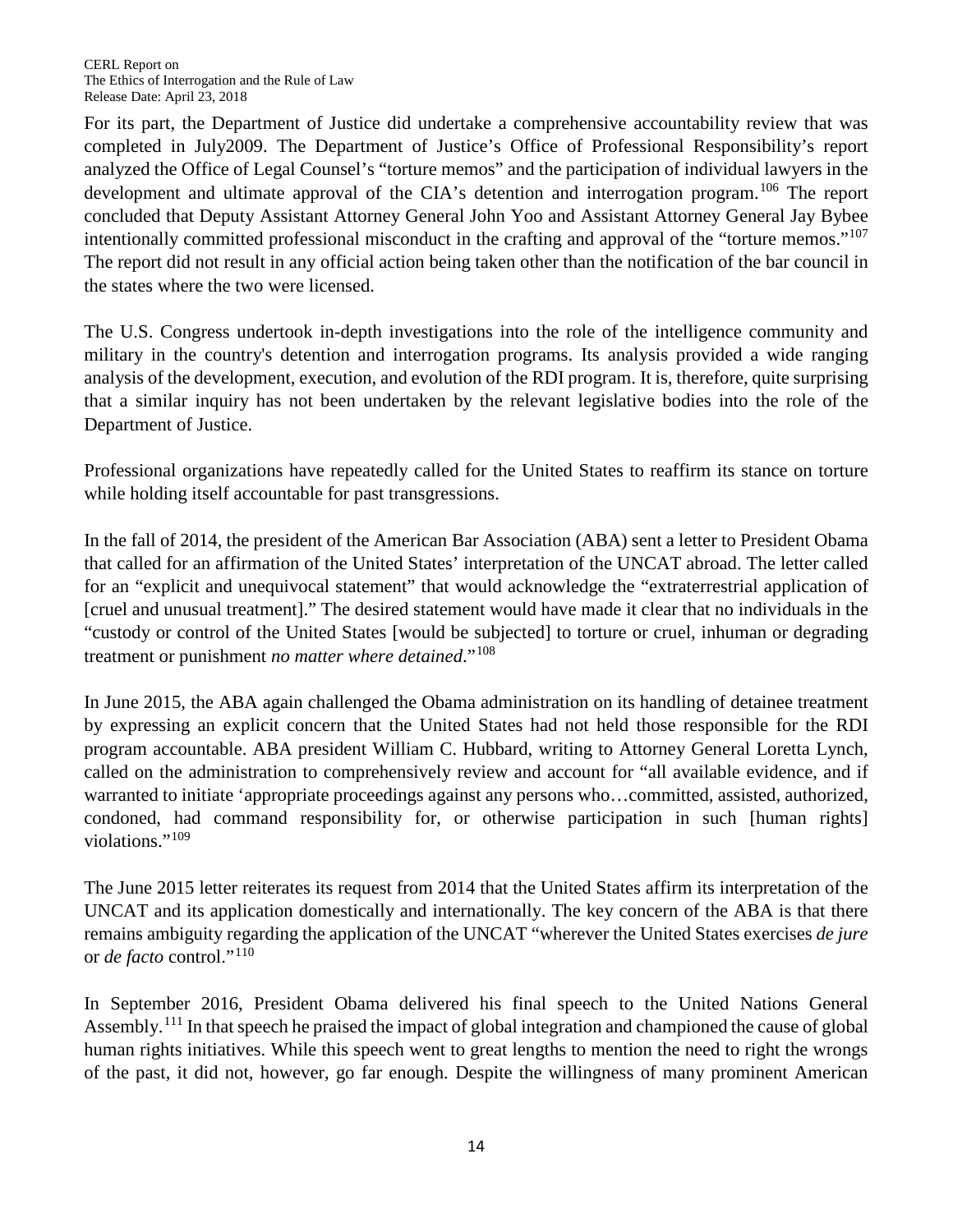leaders to proclaim the sanctity of human rights, there has not been a demonstrated domestic effort to seriously pursue accountability for the former detention and interrogation program.

In contrast to similar American inquiries, the United Kingdom's investigations into their role in the detention and interrogation program have taken a more forceful tone. Rather than addressing only the details and the program itself, the so-called "Gibson Inquiry" extends its analysis of U.K. involvement to the responsibility of the individual actors involved.<sup>[112](#page-21-13)</sup> The actions of the United Kingdom may in fact be borne of a national desire to hold themselves accountable for their transgressions, or it may be an attempt to stem the possibility of international legal action taken against individuals within the U.K.

In a first of its kind, the International Criminal Court (ICC) is weighing in on potential U.S. war crimes allegedly committed by the military and CIA during the interrogation of detainees in Afghanistan. The ICC's Report on Preliminary Examination Activities published in November 2016 states in part that based on available information, "members of the US armed forces and the [CIA] resorted to techniques

amounting to the commission of the war crimes of torture, cruel treatment, outrages upon personal dignity, and rape."<sup>[113](#page-21-14)</sup>

The report further alleges: "These alleged crimes were not the abuses of a few isolated individuals. Rather, they appear to have been committed as part of approved interrogation techniques in an attempt to extract 'actionable intelligence' from detainees."[114](#page-21-15) Mostly during 2003-2004 at least 61 people were subjected to illegal treatment in Afghanistan, and at least 27 by the CIA in Afghanistan or at "black-sites" in Eastern Europe.<sup>[115](#page-21-16)</sup>

These preliminary findings may lead to a full investigation and prosecution. While the United States is not a party to the Rome Statute, which created the ICC, Afghanistan is a signatory and therefore jurisdiction is arguably established. This does not mean the ICC will be able to enforce any hypothetical ruling against U.S. officials or interrogators. As noted above, the ICC can only take action when the state in question is unable or unwilling to conduct an investigation of its own—a significant obstacle in the case of the United States, which has a robust, independent judicial system, and a domestic statute under which individuals may be prosecuted for the commission of war crimes.<sup>[116](#page-21-17)</sup> The War Crimes Act of 1996 renders illegal, *inter alia*, any "grave breach of common Article 3," including "torture" and "cruel or inhuman treatment," which respectively turn on the intent to inflict "severe" or "serious" physical or mental pain or suffering.<sup>[117](#page-21-18)</sup> Second, the United States has worked hard to protect itself—and its soldiers—from the legal arm of the ICC. Notably, Congress passed 22 U.S. Code § 7421—the American Service-Members' Protection Act of 2002 (ASPA), which puts in place extreme protections for American service members against the ICC. $^{118}$  $^{118}$  $^{118}$ 

In 2005, Congress also passed "the Nethercutt Amendment" to the foreign operations appropriations bill, prohibiting disbursement of selected U.S. assistance to an ICC party unless the country has entered into a bilateral agreement not to surrender U.S. persons to the ICC (commonly known as an Article 98 agreement).<sup>[119](#page-21-20)</sup> Finally, the ICC has no police force and must rely on national police services to capture and transfer a wanted individual to The Hague.<sup>[120](#page-21-21)</sup> ICC member states have refused to comply in the past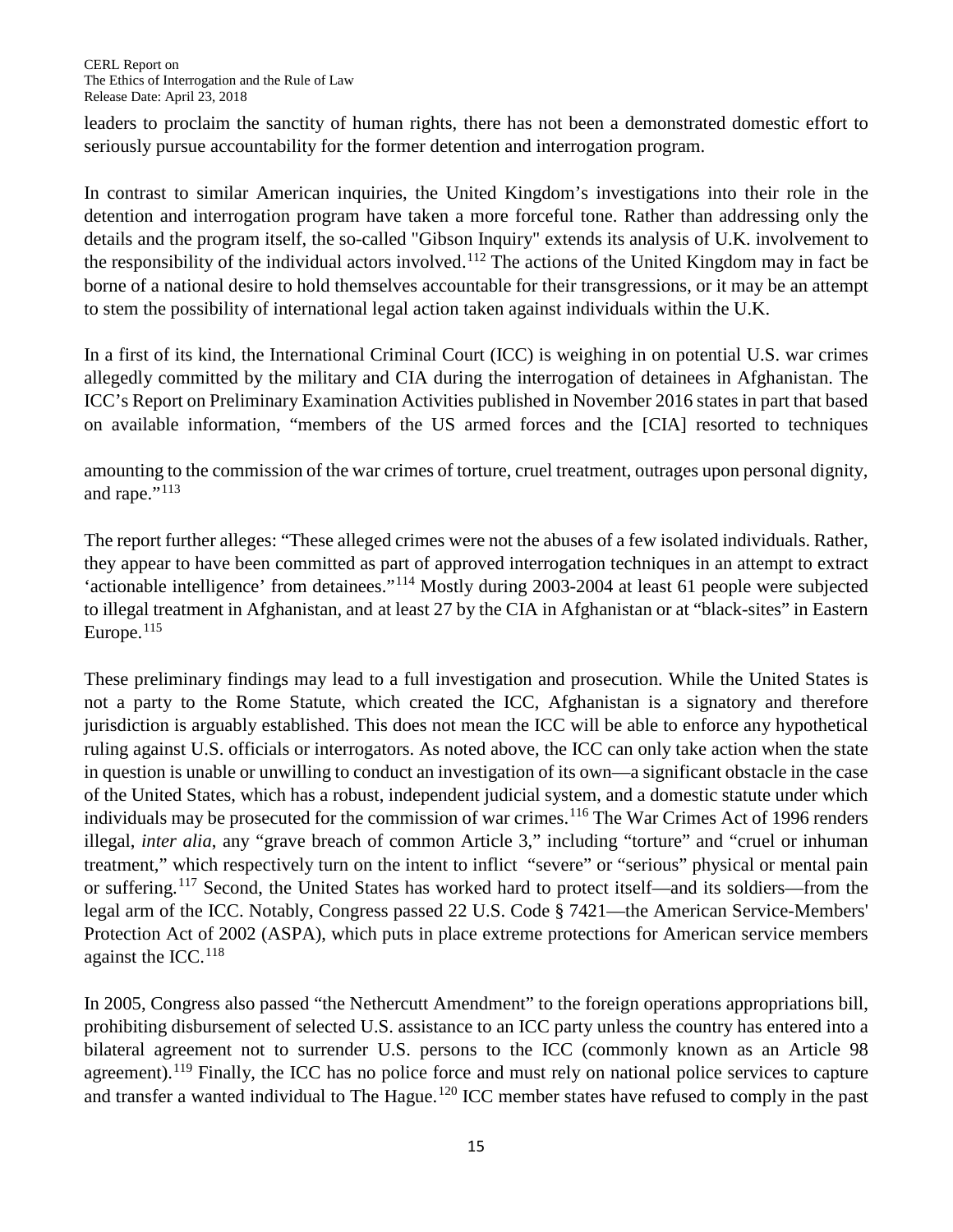for diplomatic reasons.<sup>[121](#page-21-22)</sup> With these substantial hurdles in mind, it will be interesting to see how this potential international legal crisis plays out. President Trump is often unsupportive of international law and some fear he may attempt to shut down respected international fora such as the UN or the ICC. Whether these concerns have any merit remains to be seen. In contrast to the UN, the United States does not fund the ICC, so President Trump cannot use the power of the purse. He can, however, further restrict ties to the ICC and hinder its efforts to fulfil its mission.

# *IX. The Challenge of Responding to Illegal Orders*

Aside from high level accountability and legal responsibility, there is also the problem of individual criminal responsibility for those lower down the chain of command who are faced with orders to commit what amounts to illegal torture. As prescribed by the Uniform Code of Military Justice, soldiers are required to follow lawful orders issued by superiors within the chain of command. Failure to do so results in charges of insubordination. A service member has a positive duty to refuse an illegal order, which can

be defined as an order lacking appropriate authority or one which is contrary to the laws of the United States or the laws of war.<sup>[122](#page-21-23)</sup> Although, as civilians, CIA officers are not subject to the military's legal obligation to obey a lawful order, they still face similar professional obligations and consequences when it comes to obeying direct orders.

An intelligence officer or service member should be able to rely upon the judgment provided to them by the legal apparatus in which they operate. Though many involved in the operational aspects of the interrogation programs questioned its application, they were assured that they were abiding by lawful orders as so determined by the responsible executive branch legal authorities. The senior military and CIA officials knew that the RDI program had been approved by the Commander-in-Chief, the Attorney General, and the full National Security Council. Junior officers were assured that the program had received full legal and policy approval at higher levels. Therein lies the conflict. One's duty to obey a lawful order and disobey an unlawful order is complicated when one is given assurances and justifications that the orders are in fact legal—even if one may know them to be amoral or even suspect illegality. The relationship between one's duty to obey superiors within the chain of command and the positive duty to disobey illegal orders can create extreme conflict.

Individuals have limited options in such a situation. They can refer the order to a superior, if such a situation is possible. They may refuse to carry out such an order, but they risk significant professional and personal consequences for doing so. Or they may resign their position in protest. Unfortunately, in many situations such as time-sensitive operations or active combat, these options are not possible. The ambiguity of this dilemma has been given significant clarity in the wake of the public revelations surrounding the use of EITs. It is now entirely clear that any abuse is viewed by the United States as cruel, inhumane, and degrading treatment and thus unacceptable.

Despite the moral clarity that now pervades the American national security apparatus the consequences of disobeying an order can have a range of impacts on an individual. Civilians who disobey an illegal order risk, at worst, the loss of their job if their refusal is proven wrong. A member of the military, however,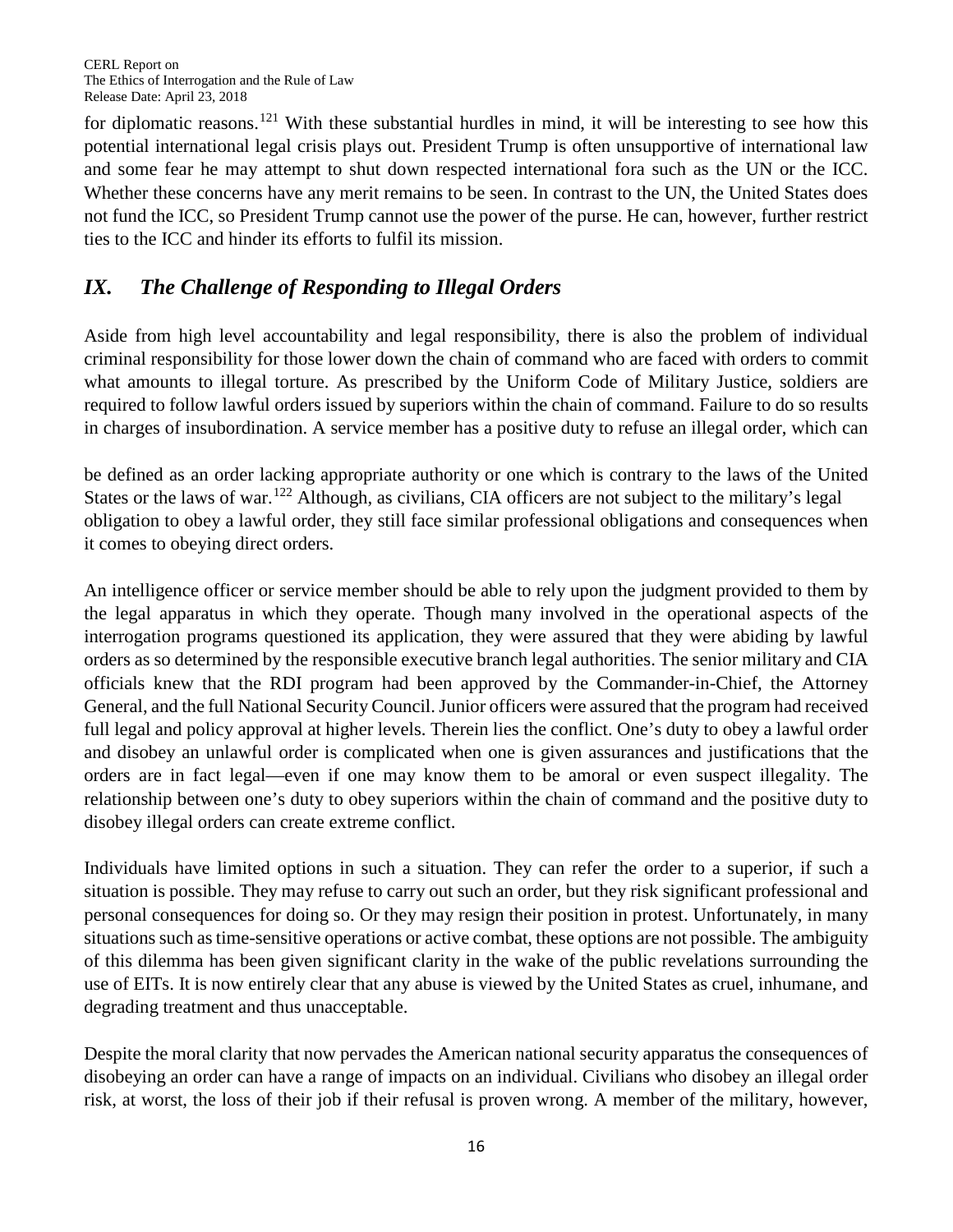risks facing a court-marshal and criminal penalties if his or her refusal is proven to be unjustified. The risks the two groups face have the potential to affect their willingness to disobey an order they believe to be illegal unless they have full knowledge of the use of cruel, inhumane, or degrading treatment.

In the case of classified matters, the leaking of any information to the public is unlawful and not protected by any whistle-blower protections that would similarly cover unclassified leaks. There are protections in place for individuals who report through appropriate channels, such as inspectors general, on classified matters they believe are unlawful. It is inappropriate to condone the release of classified national security information for any purpose—therefore improvements should rather be made on the internal channels of dissent available to individuals working on classified matters.<sup>[123](#page-21-24)</sup> Individuals must be confident that their dissent will be treated seriously via these official channels and therefore will not be driven to leak classified information.

## *X. Conclusion*

There is no ambiguity under international law that torture is illegal and that cruel and inhuman treatment falls under this legal prohibition. Under U.S. law it is also uncontested that torture is illegal and that "cruel, inhuman, or degrading treatment" is prohibited by statute. At a time when the President has nominated individuals with controversial positions on torture, and possible involvement in torture, it is imperative that all entities within the United States government remain committed to reinforcing the understanding that there is no ambiguity regarding what constitutes unacceptable treatment of detainees. Furthermore, these entities should implement effective channels of internal dissent that allow for the legal, proper handling of complaints involving classified national security information.

## *XI. About the Center for Ethics and the Rule of Law*

The Center for Ethics and the Rule of Law (CERL) at the University of Pennsylvania is a non-partisan interdisciplinary institute dedicated to the preservation and promotion of the rule of law in twenty-first century national security. The only center of its kind housed within a law school, CERL draws from the study of law, philosophy and ethics to answer the difficult questions that arise in times of war and contemporary transnational conflict. CERL has made addressing the legacy and prevention of state sanctioned harsh interrogation practices a cornerstone of its recent work.

CERL's Founder and Director, Professor Claire Finkelstein, Algernon Biddle Professor of Law and Professor of Philosophy at the University of Pennsylvania,

[https://www.law.upenn.edu/cf/faculty/cfinkels/,](https://www.law.upenn.edu/cf/faculty/cfinkels/) routinely conducts briefings and advises on national security matters, including briefings at the Pentagon before the Army JAG Corps as well as the J5 Middle East Division and special operations forces in the U.S. and abroad. In July 2016, CERL conducted a briefing with senior members of the Army JAG Corps at the Pentagon. This report grew out of this consultation.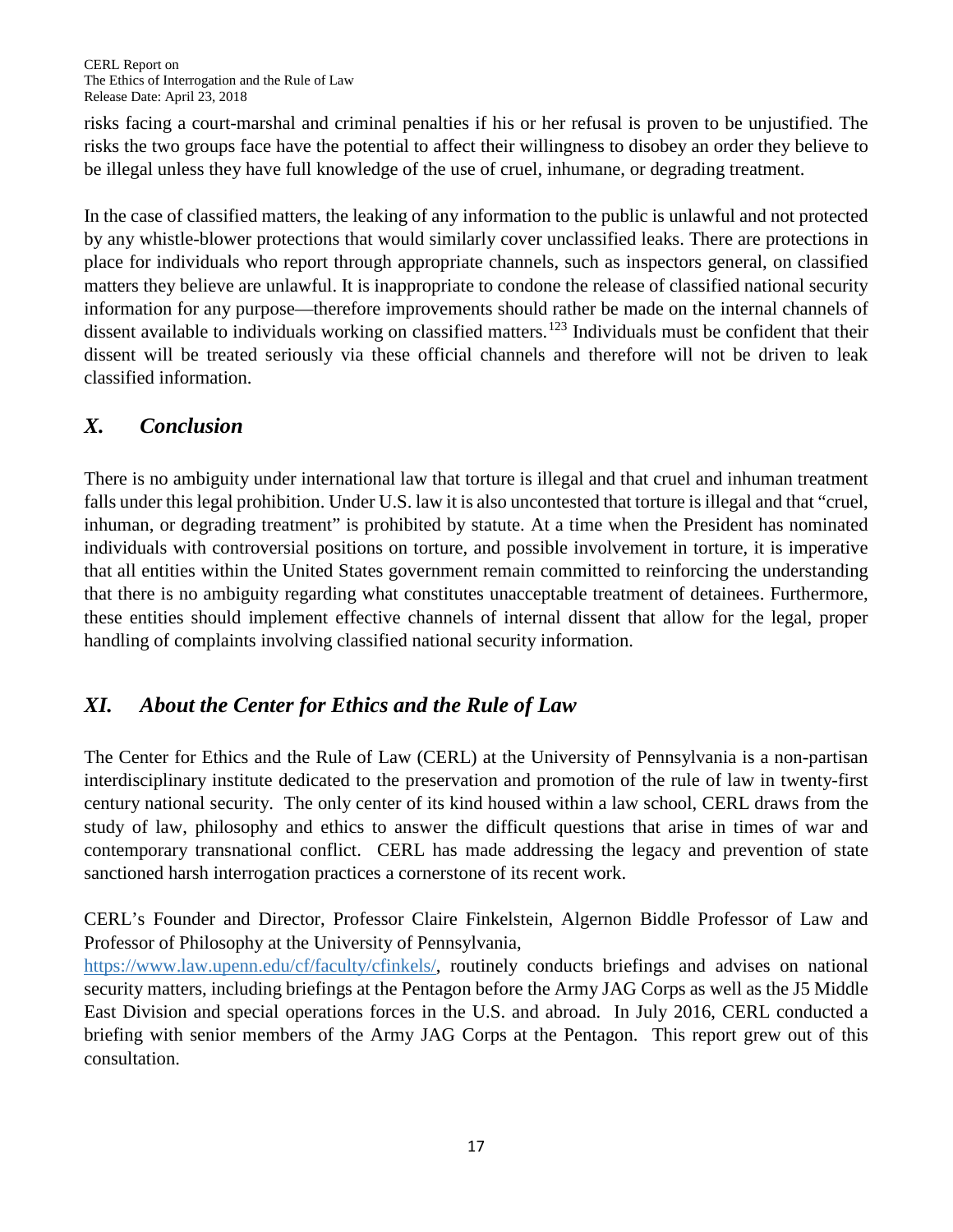#### *Consultants on this report:*

**Professor Claire Finkelstein,** CERL's Founder and Director, is the Algernon Biddle Professor of Law and Professor of Philosophy at the University of Pennsylvania. She is a frequent advisor on national security matters, including briefings given to U.S. military service members and leadership, as well as American and foreign special operations units.

**The Honorable Alberto Mora,** a Senior Fellow at the Harvard Kennedy School**,** who beginning in 2001 as the General Counsel of the Navy, led efforts in the Department of Defense to oppose Bush administration legal theories that allowed harsh interrogation tactics at the U.S. detention camp in Guantanamo Bay, Cuba.

**Professor Kevin Govern,** Professor of Law at the Ave Maria School of Law, began his legal career as an Army Judge Advocate. He served 20 years at every echelon during peacetime and war in worldwide assignments involving every legal discipline. He has also served as an Assistant Professor of Law at the United States Military Academy and has taught at California University of Pennsylvania and John Jay College.

**Dr. Stephen Xenakis**, is a retired Brigadier General and Army medical corps officer with 28 years of active service. He is an adjunct clinical professor at the Uniformed Services University of Health Sciences. Dr. Xenakis serves as an anti-torture advisor to Physicians for Human Rights and belongs to the group of retired generals and admirals convened by Human Rights First.

**Carlton Haelig**, CERL Director of Research, graduated from the International Security Program at George Mason University's Schar School of Policy and Government. He has served as a research assistant for the Office of the Secretary of Defense Historical Office within the Department of Defense. Additionally, Carlton was a 2017 Student Fellow at the Schar School's Center for Security Policy Studies. The views expressed in this paper are independent and do not reflect those of the U.S. Department of Defense.

**Nicholas Saidel,** CERL Fellow, was most recently Associate Director of the Institute for Strategic Threat Analysis & Response (ISTAR). He received a B.A. in Political Science from the University of Pennsylvania, an M.A. in Islamic and Middle Eastern Studies from the Hebrew University, and a J.D. from the Georgetown University Law Center. Nicholas contributed opinion pieces to publications including Fox News, The Huffington Post, and the Daily Beast. Before coming to CERL, he was an Associate at the law firm of Wolf Block LLP, a Legislative Aide to United States Congressman Robert A. Brady (1st. Pa), and a Fellow at the Foreign Policy Research Institute (FPRI).

For more information about CERL and our upcoming programming, or to join our e-mail list, please visit our web site: [https://www.law.upenn.edu/institutes/cerl/.](https://www.law.upenn.edu/institutes/cerl/) Contact CERL via e-mail any time at [cerl@law.upenn.edu.](mailto:cerl@law.upenn.edu)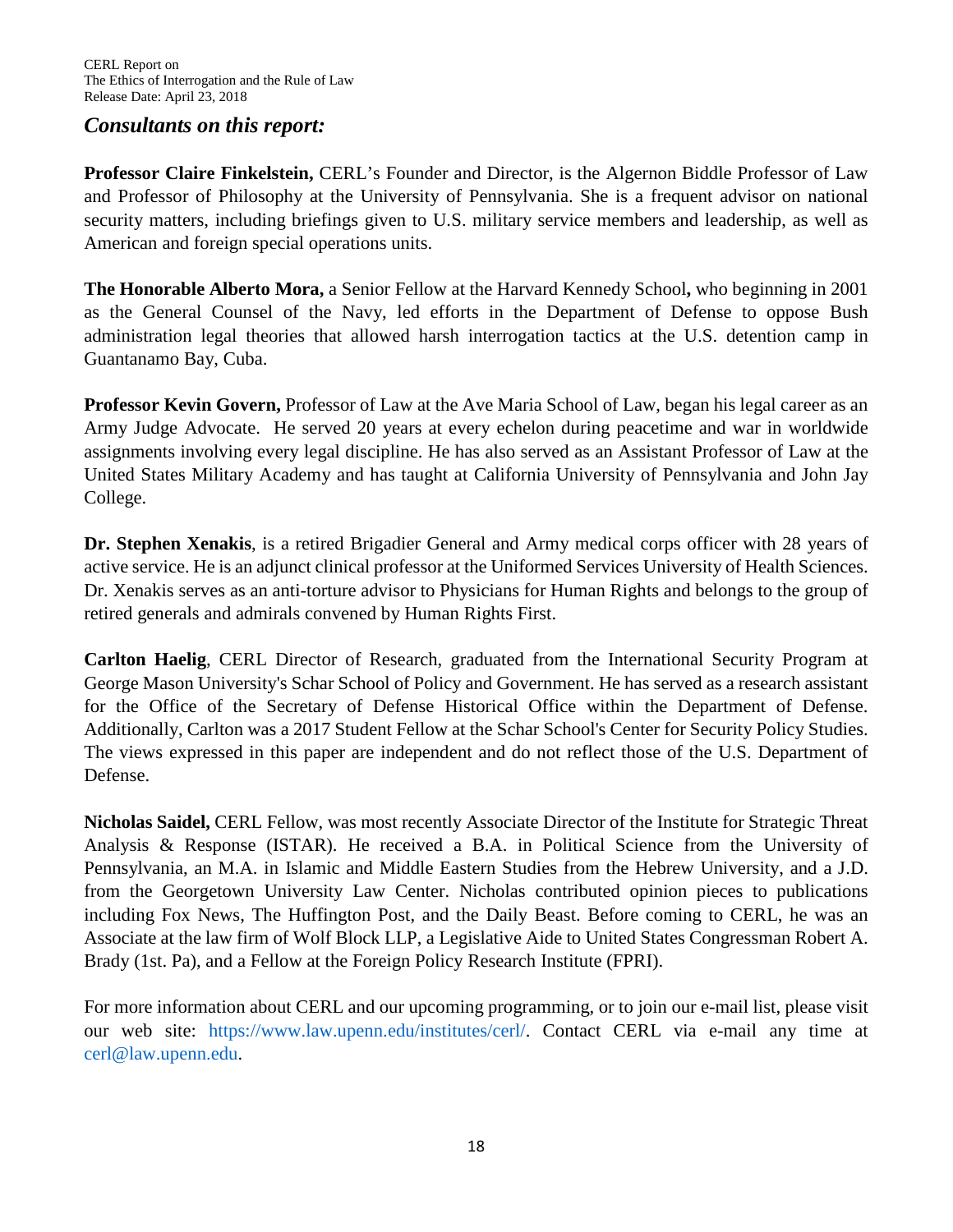[https://www.nytimes.com/2017/02/02/us/politics/cia-deputy-director-gina-haspel-torture-thailand.html?\\_r=0](https://www.nytimes.com/2017/02/02/us/politics/cia-deputy-director-gina-haspel-torture-thailand.html?_r=0)

<https://drive.google.com/file/d/0ByVu4fDHYJgVX0dkSlNhVGJ1U0FjT3d3b185T2RJWGZNbDgw/view>

<span id="page-18-6"></span><sup>7</sup> "Trump Says Torture Works as His Government Readies a Review," ABC News, January 25, 2017.

<sup>10</sup> "Trump 'surprised by Mattis waterboarding comment," CNN, November 23, 2016, at:

<http://www.cnn.com/2016/11/23/politics/waterboarding-trump-mattis/>

<span id="page-18-10"></span><sup>11</sup> Pompeo publicly criticized Sen. Diane Feinstein (D-CA) for releasing the SSCI report at the time. "Mike Pompeo and the Question of Torture," The New Yorker, January 12, 2017, at[: http://www.newyorker.com/news/amy-davidson/mike-pompeo-and-the-question-of](http://www.newyorker.com/news/amy-davidson/mike-pompeo-and-the-question-of-torture)[torture](http://www.newyorker.com/news/amy-davidson/mike-pompeo-and-the-question-of-torture)

<span id="page-18-11"></span><sup>12</sup> "Pompeo would 'absolutely not' obey torture order from Trump," The Hill, January 12, 2017, at: [http://thehill.com/policy/national](http://thehill.com/policy/national-security/313972-pompeo-would-absolutely-not-obey-torture-order-from-trump)[security/313972-pompeo-would-absolutely-not-obey-torture-order-from-trump](http://thehill.com/policy/national-security/313972-pompeo-would-absolutely-not-obey-torture-order-from-trump)

<sup>13</sup> "Kansas Rep. Pompeo, Toying With Torture, Confirmed as New CIA Chief," Foreign Policy, January 23, 2017, at:

<span id="page-18-12"></span><http://www.foreignpolicy.com/2017/01/23/kansas-rep-pompeo-toying-with-torture-confirmed-as-new-cia-chief>

<span id="page-18-13"></span><sup>14</sup> 176 Flag Officers to President Donald Trump, January 6, 2017, original at:

<https://assets.documentcloud.org/documents/3259263/Retired-Military-Leaders-to-Trump-Letter-on.pdf>

<span id="page-18-14"></span><sup>15</sup> See "SSCI Study: Findings and Conclusions," Conclusion #1, at[: http://www.feinstein.senate.gov/public/\\_cache/files/a/9/a992171e-fd27-](http://www.feinstein.senate.gov/public/_cache/files/a/9/a992171e-fd27-47bb-8917-5ebe98c72764/7889A5C19ACFE837C78C2192B0876B90.sscistudyfindingsandconclusions.pdf) [47bb-8917-5ebe98c72764/7889A5C19ACFE837C78C2192B0876B90.sscistudyfindingsandconclusions.pdf](http://www.feinstein.senate.gov/public/_cache/files/a/9/a992171e-fd27-47bb-8917-5ebe98c72764/7889A5C19ACFE837C78C2192B0876B90.sscistudyfindingsandconclusions.pdf)

<span id="page-18-15"></span>

l

<span id="page-18-16"></span><sup>17</sup> See "SSCI Study: Findings and Conclusions," Conclusions  $#1$  and  $#2$ , at:

[http://www.feinstein.senate.gov/public/\\_cache/files/a/9/a992171e-fd27-47bb-8917-](http://www.feinstein.senate.gov/public/_cache/files/a/9/a992171e-fd27-47bb-8917-5ebe98c72764/7889A5C19ACFE837C78C2192B0876B90.sscistudyfindingsandconclusions.pdf)

[5ebe98c72764/7889A5C19ACFE837C78C2192B0876B90.sscistudyfindingsandconclusions.pdf](http://www.feinstein.senate.gov/public/_cache/files/a/9/a992171e-fd27-47bb-8917-5ebe98c72764/7889A5C19ACFE837C78C2192B0876B90.sscistudyfindingsandconclusions.pdf)

<span id="page-18-17"></span><sup>18</sup> Statement from Director Brennan on the SSCI Study on the Former Detention and Interrogation Program" a[t https://www.cia.gov/news](https://www.cia.gov/news-information/press-releases-statements/2014-press-releases-statements/statement-from-director-brennan-on-ssci-study-on-detention-interrogation-program.html)[information/press-releases-statements/2014-press-releases-statements/statement-from-director-brennan-on-ssci-study-on-detention](https://www.cia.gov/news-information/press-releases-statements/2014-press-releases-statements/statement-from-director-brennan-on-ssci-study-on-detention-interrogation-program.html)[interrogation-program.html](https://www.cia.gov/news-information/press-releases-statements/2014-press-releases-statements/statement-from-director-brennan-on-ssci-study-on-detention-interrogation-program.html)

<span id="page-18-18"></span><sup>19</sup> "*18 U.S.C. §§ 2340 –* Definitions," at:<https://www.law.cornell.edu/uscode/text/18/2340>

<span id="page-18-19"></span><sup>20</sup> Memorandum "Humane Treatment of Taliban and al Qaeda Detainees", 7 July 2002,

[http://www.pegc.us/archive/White\\_House/bush\\_memo\\_20020207\\_ed.pdf](http://www.pegc.us/archive/White_House/bush_memo_20020207_ed.pdf)

<span id="page-18-21"></span><sup>22</sup> *"Hamdan v. Rumsfeld,"* at[: https://www.law.cornell.edu/supct/html/05-184.ZS.html](https://www.law.cornell.edu/supct/html/05-184.ZS.html)

<span id="page-18-24"></span><sup>25</sup> "Detainee Treatment Act of 2005 (H.R. 2863, Title X)", Council on Foreign Relations, December 30, 2005, at:

<http://www.cfr.org/terrorism-and-the-law/detainee-treatment-act-2005-hr-2863-title-x/p9865> <sup>26</sup> "McCain-Feinstein Anti-Torture Amendment Passes Senate," June 16, 2015, at:

<span id="page-18-25"></span>

<https://www.feinstein.senate.gov/public/index.cfm/2015/6/mccain-feinstein-anti-torture-amendment-passes-senate>

Full amendment text:<https://www.congress.gov/amendment/114th-congress/senate-amendment/1889/text>

<span id="page-18-26"></span><sup>27</sup> "High-Value Detainee Interrogation Group," Federal Bureau of Investigation, at: [https://www.fbi.gov/about/leadership-and-](https://www.fbi.gov/about/leadership-and-structure/national-security-branch/high-value-detainee-interrogation-group)

[structure/national-security-branch/high-value-detainee-interrogation-group](https://www.fbi.gov/about/leadership-and-structure/national-security-branch/high-value-detainee-interrogation-group)

<span id="page-18-27"></span> $28$  "H.R.1735 - National Defense Authorization Act for Fiscal Year 2016," 114<sup>th</sup> Congress, October 2015.

<span id="page-18-28"></span><sup>29</sup> "HIG Interrogation Best Practices Report," Federal Bureau of Investigation, August 26, 2016, at: [https://www.fbi.gov/file-repository/hig](https://www.fbi.gov/file-repository/hig-report-august-2016.pdf/view)[report-august-2016.pdf/view](https://www.fbi.gov/file-repository/hig-report-august-2016.pdf/view)

<span id="page-18-0"></span> $1$  This rhetoric echoes similar statements made on the campaign trail where the President repeatedly touted the efficacy of torture and told American voters that he would bring back "a hell of a lot worse" than the previous interrogation methods—"[The United States is] going to have to do things that are unthinkable almost." (See endnote 2)

<span id="page-18-1"></span><sup>2</sup> "Trump Says Torture Works as His Government Readies a Review," ABC News, January 25, 2017, at:

<http://abcnews.go.com/Politics/wireStory/trump-draft-order-seeks-review-terror-interrogations-45036877>

<sup>&</sup>quot;Trump Amps Up His Call For Torture: 'We're Going To Have To Do Things That Are Unthinkable'," Huffington Post, July 1, 2016, at: [http://www.huffingtonpost.com/entry/trump-torture-waterboarding\\_us\\_5775d740e4b04164640f6597](http://www.huffingtonpost.com/entry/trump-torture-waterboarding_us_5775d740e4b04164640f6597)

<span id="page-18-3"></span><span id="page-18-2"></span><sup>3</sup> https://www.scribd.com/document/337542845/Trump-Draft-Order-on-Reviewing-Black-Site-Prisons-Terror-Interrogations#from\_embed <sup>4</sup> http://www.kansas.com/news/politics-government/election/article115636563.html

<span id="page-18-4"></span><sup>5</sup> "New CIA Deputy Director, Gina Haspel, Had Leading Role in Torture," NY Times, February 2, 2017, at:

<span id="page-18-5"></span><sup>6</sup> On April 20, 2018, the CIA released a declassified memo by former CIA Deputy Director Michael Morell in which he stated that Gina Haspel "'acted appropriately' in carrying out orders to destroy videotapes of harsh interrogations." "CIA declassifies memo on nominee's handling of interrogation tapes," The Hill, April 20, 2018, at[: https://thehill.com/policy/national -security/384205-cia-declassifies-memo](https://thehill.com/policy/national%20-security/384205-cia-declassifies-memo-on-nominees-handling-of-interrogation-tapes)[on-nominees-handling-of-interrogation-tapes.](https://thehill.com/policy/national%20-security/384205-cia-declassifies-memo-on-nominees-handling-of-interrogation-tapes) See CIA memo at

<span id="page-18-7"></span><sup>8</sup> "Advance Policy Questions for James N. Mattis Nominee to be Secretary of Defense," United States Senate Armed Services Committee, at: [http://www.armed-services.senate.gov/download/mattis-apq-responses\\_01-12-17](http://www.armed-services.senate.gov/download/mattis-apq-responses_01-12-17)

<span id="page-18-8"></span><sup>9</sup> "Advance Policy Questions for James N. Mattis Nominee to be Secretary of Defense," Senate Armed Services Committee, at:

<span id="page-18-9"></span>[http://www.armed-services.senate.gov/imo/media/doc/Mattis%20APQ%20Responses\\_01-12-17.pdf](http://www.armed-services.senate.gov/imo/media/doc/Mattis%20APQ%20Responses_01-12-17.pdf)

<span id="page-18-20"></span><sup>&</sup>lt;sup>21</sup> <https://archive.nytimes.com/www.nytimes.com/ref/international/24MEMO-GUIDE.html>

<span id="page-18-22"></span><sup>&</sup>lt;sup>23</sup> "Lakhdar Boumediene, et al. v. George W. Bush," at:<https://www.supremecourt.gov/Search.aspx?FileName=/docketfiles/06-1195.htm>

<span id="page-18-23"></span><sup>&</sup>lt;sup>24</sup> "Executive Order 13491 — Ensuring Lawful Interrogations," January 22, 2009, at[: http://www.presidency.ucsb.edu/ws/?pid=85669](http://www.presidency.ucsb.edu/ws/?pid=85669)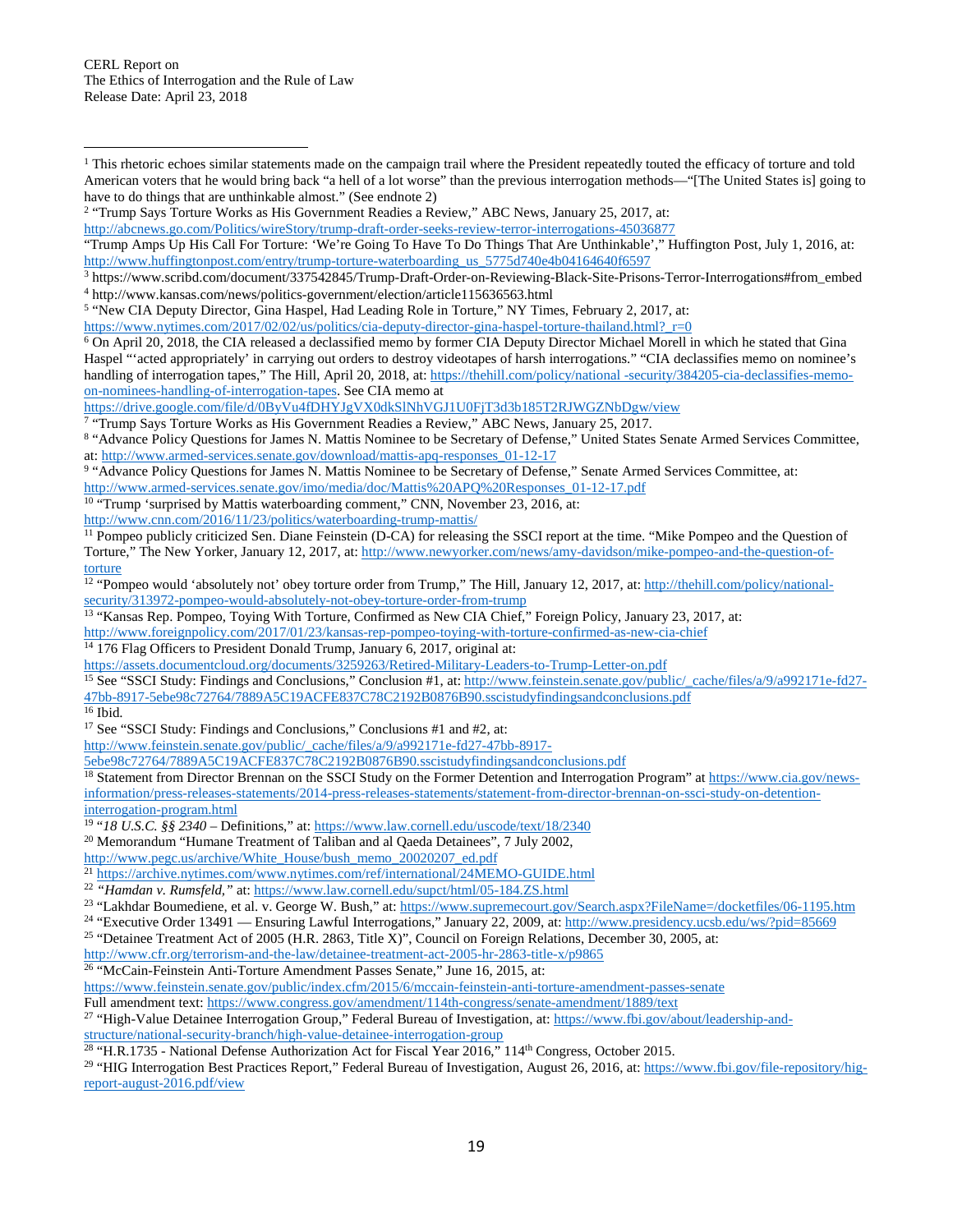$\overline{\phantom{a}}$ 

<span id="page-19-0"></span><sup>30</sup> "FM 2-22.3: Human Intelligence Collector Operations," at:

<span id="page-19-1"></span><http://www.globalsecurity.org/jhtml/jframe.html#http://www.globalsecurity.org/intell/library/policy/army/fm/2-22-3/fm2-22-3.pdf> <sup>31</sup> "McCain-Feinstein Amendment," Sec. 1045a, at[: https://www.congress.gov/amendment/114th-congress/senate-amendment/1889/text](https://www.congress.gov/amendment/114th-congress/senate-amendment/1889/text) The authors wish to thank Dr. James Pfiffner for his insight on this specific issue. See

James P Pfiffner, *Torture As Public Policy*, 1st ed. (Boulder, CO: Paradigm Publishers, 2010).

<span id="page-19-2"></span><sup>32</sup> See "The U.S. Army Field Manual on Interrogation: A Strong Document in Need of Careful Revision, at:

[https://www.humanrightsfirst.org/wp-content/uploads/pdf/Army\\_Field\\_Manual.pdf](https://www.humanrightsfirst.org/wp-content/uploads/pdf/Army_Field_Manual.pdf)

<span id="page-19-3"></span><sup>33</sup> See "Contrary to Obama's promises, the US Military still permits torture," at:

<https://www.theguardian.com/commentisfree/2014/jan/25/obama-administration-military-torture-army-field-manual>

<span id="page-19-4"></span> $34$  See "The Torture Convention & Appendix M of the Army Field Manual on Interrogations," at:

<https://www.justsecurity.org/18043/torture-convention-appendix-army-field-manual-interrogations/>

<span id="page-19-5"></span><sup>35</sup> See "A little-known appendix to US interrogations manual still allows sleep deprivation, other sensory techniques that some say amount to torture," at[: https://www.usnews.com/news/politics/articles/2016-03-11/torture-is-illegal-but-theres-the-issue-of-appendix-m](https://www.usnews.com/news/politics/articles/2016-03-11/torture-is-illegal-but-theres-the-issue-of-appendix-m) 36 [bid.

<span id="page-19-7"></span><span id="page-19-6"></span><sup>37</sup> See "The Torture Convention & Appendix M of the Army Field Manual on Interrogations," at:

<https://www.justsecurity.org/18043/torture-convention-appendix-army-field-manual-interrogations/>

<span id="page-19-8"></span><sup>38</sup> "Department of Defense Law of War Manual," Office of General Counsel Department of Defense, June 2015, at: <http://www.defense.gov/Portals/1/Documents/pubs/Law-of-War-Manual-June-2015.pdf>

<span id="page-19-9"></span><sup>39</sup> "UCMJ 928 Art. 128 Assault," at[: https://www.law.cornell.edu/uscode/text/10/928](https://www.law.cornell.edu/uscode/text/10/928)

<span id="page-19-10"></span><sup>4040</sup> "Convention against Torture and Other Cruel, Unhuman or Degrading Treatment of Punishment Article 1," at: <http://www.ohchr.org/EN/ProfessionalInterest/Pages/CAT.aspx>

<span id="page-19-11"></span><sup>41</sup> "Universal Declaration of Human Rights," United Nations, December 10, 1948, at: [http://www.un.org/en/universal-declaration-human](http://www.un.org/en/universal-declaration-human-rights/)[rights/](http://www.un.org/en/universal-declaration-human-rights/)

<span id="page-19-12"></span> $42$ It solidifies the spirit of the covenant and forbids states from placing restrictions on the fundamental right recognized therein "on the pretext that the present Covenant does not recognize such rights or that it recognizes them to a lesser extent." (See text cited below) <sup>43</sup> "International Covenant on Civil and Political Rights," United Nations, December 16, 1966, at:

<span id="page-19-13"></span><http://www.ohchr.org/en/professionalinterest/pages/ccpr.aspx>

<span id="page-19-14"></span><sup>44</sup> President George W. Bush ordered in February 2002 that Common Article 3 did not apply to members of al-Qaeda, the Taliban, or associated forces.

<span id="page-19-15"></span><sup>45</sup> "Convention (I) for the Amelioration of the Condition of the Wounded and Sick in Armed Forces in the Field," August 12, 1949, at: <https://ihl-databases.icrc.org/applic/ihl/ihl.nsf/WebART/365-570006?OpenDocument>

<span id="page-19-16"></span><sup>46</sup> *"Hamdan v. Rumsfeld,"* at[: https://www.law.cornell.edu/supct/html/05-184.ZS.html](https://www.law.cornell.edu/supct/html/05-184.ZS.html)

<span id="page-19-17"></span><sup>47</sup> See 18 U.S. Code **§** 2340 at[: https://www.law.cornell.edu/uscode/text/18/2340](https://www.law.cornell.edu/uscode/text/18/2340)

<span id="page-19-18"></span><sup>48</sup> See Convention Against Torture, Article 1, at:<http://www.ohchr.org/EN/ProfessionalInterest/Pages/CAT.aspx>

<span id="page-19-19"></span><sup>49</sup> See 42 U.S. Code **§** 2000dd at[: https://www.law.cornell.edu/uscode/text/42/2000dd](https://www.law.cornell.edu/uscode/text/42/2000dd)

<span id="page-19-20"></span><sup>50</sup> De Vos, Christian M. "Mind the Gap: Purpose, Pain, and the Difference between Torture and Inhuman Treatment." Human Rights Brief

<span id="page-19-21"></span>14, no. 2 (2007): 4-10.<br><sup>51</sup> "Rome Statute of the International Criminal Court," Art. 8, July 17 1998, at[: https://www.icc-cpi.int/nr/rdonlyres/ea9aeff7-5752-4f84](https://www.icc-cpi.int/nr/rdonlyres/ea9aeff7-5752-4f84-be94-0a655eb30e16/0/rome_statute_english.pdf) [be94-0a655eb30e16/0/rome\\_statute\\_english.pdf](https://www.icc-cpi.int/nr/rdonlyres/ea9aeff7-5752-4f84-be94-0a655eb30e16/0/rome_statute_english.pdf)

<span id="page-19-22"></span> $\overline{52}$  Ibid. Art. 5, Sec. 1.

<span id="page-19-23"></span>53 "Alien Tort Statute," 28 U.S.C. § 1350. Legal Information Institute, at: [https://www.law.cornell.edu/wex/alien\\_tort\\_statute](https://www.law.cornell.edu/wex/alien_tort_statute)

<span id="page-19-24"></span><sup>54</sup> See "Background on the State Secrets Privilege," at:<https://www.aclu.org/other/background-state-secrets-privilege>

<span id="page-19-25"></span><sup>55</sup> See "State Secrets Invoked to Block Testimony in C.I.A. Torture Case," at[: https://mobile.nytimes.com/2017/03/08/us/justice](https://mobile.nytimes.com/2017/03/08/us/justice-department-cia-psychologists-interrogation-program.html)[department-cia-psychologists-interrogation-program.html](https://mobile.nytimes.com/2017/03/08/us/justice-department-cia-psychologists-interrogation-program.html)

<span id="page-19-27"></span><span id="page-19-26"></span>57 See "Justice Department appears open to interrogation suit," at[: http://www.sandiegouniontribune.com/sdut-justice-dept-appears-open](http://www.sandiegouniontribune.com/sdut-justice-dept-appears-open-to-interrogation-suit-2016apr21-story.html)[to-interrogation-suit-2016apr21-story.html](http://www.sandiegouniontribune.com/sdut-justice-dept-appears-open-to-interrogation-suit-2016apr21-story.html)

<span id="page-19-28"></span>58 See "Trump's DOJ to Assert State Secrets Privilege in Salim v. Mitchell," at: [https://www.lawfareblog.com/trumps-doj-assert-state](https://www.lawfareblog.com/trumps-doj-assert-state-secrets-privilege-salim-v-mitchell)[secrets-privilege-salim-v-mitchell](https://www.lawfareblog.com/trumps-doj-assert-state-secrets-privilege-salim-v-mitchell)<br>59 Ibid.

<span id="page-19-29"></span>

<span id="page-19-30"></span><sup>59</sup> Ibid. 60 See *Ibrahim v. Department of Homeland Security* at[: http://www.wired.com/images\\_blogs/threatlevel/2014/02/ibraruling.pdf](http://www.wired.com/images_blogs/threatlevel/2014/02/ibraruling.pdf)

<span id="page-19-31"></span><sup>61</sup> See "State Secrets Might Get a Little More Secret," at[: https://www.justsecurity.org/16418/state-secrets-secret/](https://www.justsecurity.org/16418/state-secrets-secret/)

<span id="page-19-32"></span><sup>62</sup> See "No Political Question Bar for Abu Ghraib Torture Victims," at: [http://lawprofessors.typepad.com/conlaw/2016/10/no-political](http://lawprofessors.typepad.com/conlaw/2016/10/no-political-question-bar-for-abu-ghraib-torture-victims.html)[question-bar-for-abu-ghraib-torture-victims.html](http://lawprofessors.typepad.com/conlaw/2016/10/no-political-question-bar-for-abu-ghraib-torture-victims.html)

<span id="page-19-33"></span><sup>63</sup> See "Judicial Formalism and the State Secrets Privilege," at: [https://papers.ssrn.com/sol3/papers.cfm?abstract\\_id=2016987](https://papers.ssrn.com/sol3/papers.cfm?abstract_id=2016987)

<span id="page-19-34"></span><sup>64</sup> Se[e http://legal-dictionary.thefreedictionary.com/Political+Question](http://legal-dictionary.thefreedictionary.com/Political+Question)

<span id="page-19-35"></span><sup>65</sup> See "The Political Question Doctrine," at: [https://www.law.cornell.edu/wex/political\\_question\\_doctrine](https://www.law.cornell.edu/wex/political_question_doctrine)

<span id="page-19-36"></span><sup>66</sup> See "No Political Question Bar for Abu Ghraib Torture Victims," at: [http://lawprofessors.typepad.com/conlaw/2016/10/no-political](http://lawprofessors.typepad.com/conlaw/2016/10/no-political-question-bar-for-abu-ghraib-torture-victims.html)[question-bar-for-abu-ghraib-torture-victims.html](http://lawprofessors.typepad.com/conlaw/2016/10/no-political-question-bar-for-abu-ghraib-torture-victims.html)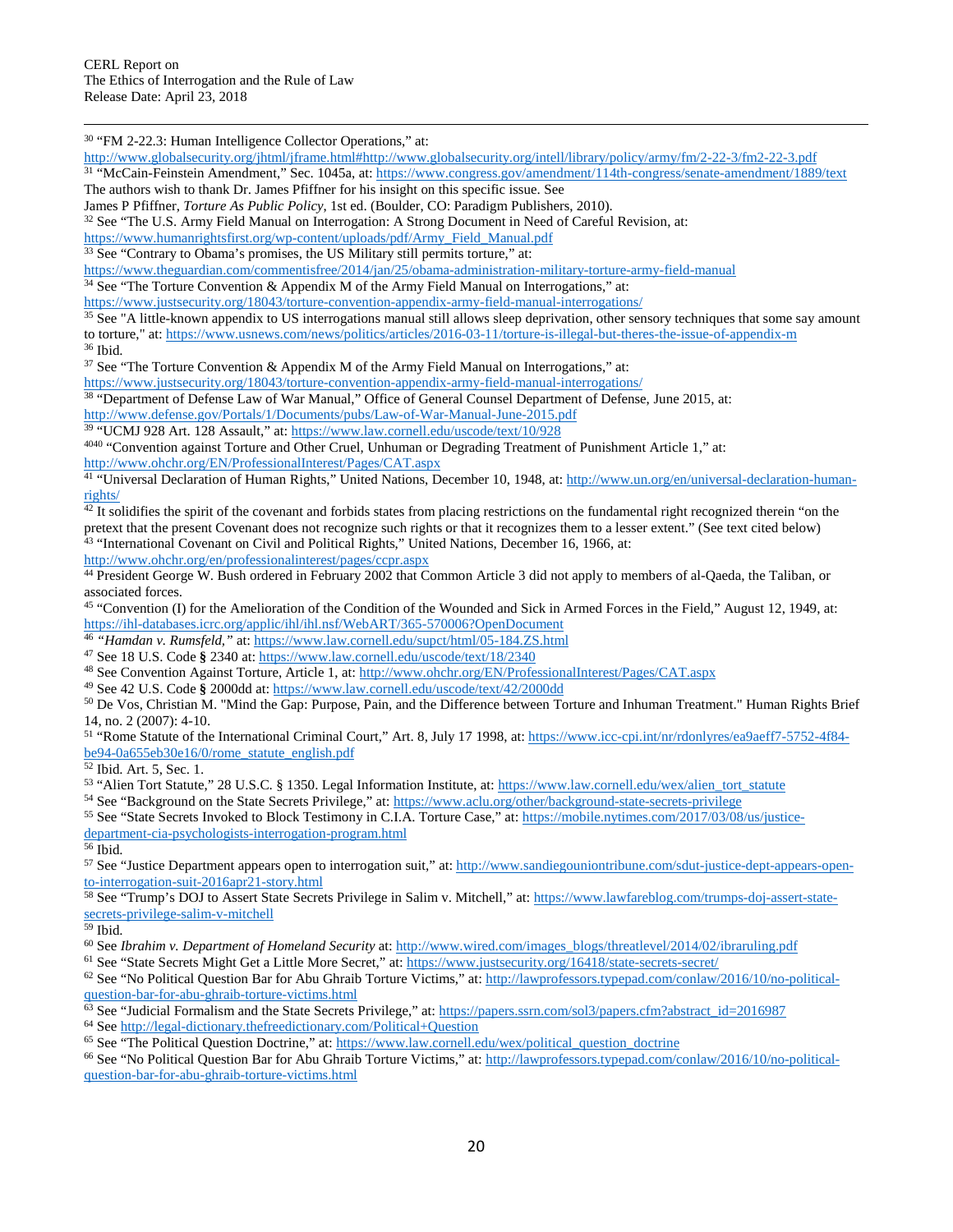<span id="page-20-0"></span> $67$  See "Abu Ghraib and the Perversion of the Political Question Doctrine," at: [https://www.justsecurity.org/24024/abu-ghraib-political](https://www.justsecurity.org/24024/abu-ghraib-political-question/)[question/](https://www.justsecurity.org/24024/abu-ghraib-political-question/)

<span id="page-20-1"></span><sup>68</sup> See "No Political Question Bar for Abu Ghraib Torture Victims," at[: http://lawprofessors.typepad.com/conlaw/2016/10/no-political](http://lawprofessors.typepad.com/conlaw/2016/10/no-political-question-bar-for-abu-ghraib-torture-victims.html)[question-bar-for-abu-ghraib-torture-victims.html](http://lawprofessors.typepad.com/conlaw/2016/10/no-political-question-bar-for-abu-ghraib-torture-victims.html)

<span id="page-20-3"></span><span id="page-20-2"></span><sup>69</sup> <http://www.commondreams.org/newswire/2016/10/21/appellate-court-reinstates-abu-ghraib-torture-lawsuit-against-private-military> <sup>70</sup> See *Salim v. Mitchell* at*:* <https://www.clearinghouse.net/chDocs/public/NS-WA-0003-0002.pdf>

<span id="page-20-4"></span><sup>71</sup> In France, article 698 of the *Code de Procédure Pénal* (Criminal Code of Procedure) provides universal jursidction for international crimes, including torture. In Germany, § 1 of the *Völkerstrafgesetzbuch* (Code of Crimes against International Law) provides that genocide, war crimes and crimes against humanity (which may include torture) are subject to universal jurisdiction. In Spain, Organic Act No. 6/1985 allows universal jurisdiction over a national of any country for a crime committed anywhere in the world, if that crime falls under an international treaty, which includes torture under the CAT. There have been many cases pursued under this law.

<span id="page-20-5"></span> $72$  "Italian court finds CIA agents guilty of kidnapping terrorism suspect, The Guardian, November 4, 2009, at:

<https://www.theguardian.com/world/2009/nov/04/cia-guilty-rendition-abu-omar>

<span id="page-20-6"></span><sup>73</sup> "Former CIA officer extradited to italy to serve 4 year prison sentence for kidnapping," Lima Charlie News, February 23, 2017, at: <https://www.limacharlienews.com/national-security/cia-sabrina-desousa-extradited-italy/>

<span id="page-20-7"></span><sup>74</sup> For example: "Rumsfeld's Attendance at Security Conference Uncertain," Washington Post, February 28, 2005, at: <http://www.washingtonpost.com/wp-dyn/articles/A42850-2005Jan27.html>

<span id="page-20-9"></span><span id="page-20-8"></span> $^{75}$  "Outsourcing Torture,"The New Yorker, February 14, 2005, at:  $\frac{http://www.newyorker.com/magazine/2005/02/14/outsourcing-torture}{16}$  United States v. Abu Ali, 528 F.3d 210 (4<sup>th</sup> Cir. 2008).

<span id="page-20-10"></span><sup>77</sup> "Executive Order 13491 — Ensuring Lawful Interrogations," January 22, 2009, at[: http://www.presidency.ucsb.edu/ws/?pid=85669](http://www.presidency.ucsb.edu/ws/?pid=85669) <sup>78</sup> "Has Obama banned torture? Yes and no," Al Jazeera America, December 1, 2015, at:

<span id="page-20-11"></span><http://america.aljazeera.com/opinions/2015/12/has-obama-banned-torture-yes-and-no.html>

<span id="page-20-12"></span><sup>79</sup> "FM 2-22.3: Human Intelligence Collector Operations," 5-72, at:

<span id="page-20-13"></span><http://www.globalsecurity.org/jhtml/jframe.html#http://www.globalsecurity.org/intell/library/policy/army/fm/2-22-3/fm2-22-3.pdf> <sup>80</sup> "European human rights court rules on El-Masri rendition case," Deutsche Weld, December 12, 2012, at:

<http://www.dw.com/en/european-human-rights-court-rules-on-el-masri-rendition-case/a-16451584>

<span id="page-20-14"></span><sup>81</sup> "Renditions: Constraints Imposed by Laws on Torture," Congressional Research Service, September 8, 2009, "Summary," at: <https://www.fas.org/sgp/crs/natsec/RL32890.pdf>

<span id="page-20-15"></span> $82$  Ibid., page 8.

<span id="page-20-16"></span><sup>83</sup> Ibid., page 12.

<span id="page-20-17"></span><sup>84</sup> Ibid.

 $\overline{\phantom{a}}$ 

<span id="page-20-18"></span>85 "Declaration on the Protection of All Persons from Enforced Disappearance," Art. 2, United Nations General Assembly, December 18, 1992, at[: http://www.un.org/documents/ga/res/47/a47r133.htm](http://www.un.org/documents/ga/res/47/a47r133.htm)

<span id="page-20-19"></span><sup>86</sup> "Case of Husayn (Abu Zubaydah) v. Poland," European Court of Human Rights, July 24, 2014, at:

[http://hudoc.echr.coe.int/eng#{"itemid":\["001-146047"\]}](http://hudoc.echr.coe.int/eng#%7B%22itemid%22:%5B%22001-146047%22%5D%7D)

Also: "European court condemns Poland over secret CIA torture prisons," The Telegraph, July 24, 2014, at: [http://www.telegraph.co.uk/news/worldnews/europe/poland/10989149/European-court-condemns-Poland-over-secret-CIA-torture](http://www.telegraph.co.uk/news/worldnews/europe/poland/10989149/European-court-condemns-Poland-over-secret-CIA-torture-prisons.html)[prisons.html](http://www.telegraph.co.uk/news/worldnews/europe/poland/10989149/European-court-condemns-Poland-over-secret-CIA-torture-prisons.html)

<span id="page-20-20"></span><sup>87</sup> "Executive Power: An Overview," Cornell Legal Information Institute, at: [https://www.law.cornell.edu/wex/executive\\_power](https://www.law.cornell.edu/wex/executive_power)

<span id="page-20-21"></span>88 "Federal court rules that 'even the president' can't legalize torture," Fusion, October 22, 2016, at: [http://fusion.net/story/361151/court](http://fusion.net/story/361151/court-rules-president-legalize-torture/)[rules-president-legalize-torture/](http://fusion.net/story/361151/court-rules-president-legalize-torture/)

Full ruling: [http://ccrjustice.org/sites/default/files/attach/2016/10/98\\_10-21-16\\_Opinion-Vacating-Remanding\\_0.pdf](http://ccrjustice.org/sites/default/files/attach/2016/10/98_10-21-16_Opinion-Vacating-Remanding_0.pdf)

<span id="page-20-22"></span><sup>89</sup> "Sensitive Covert Action Notifications: Oversight Options for Congress," Congressional Research Service, April 10, 2013, at: <https://fas.org/sgp/crs/intel/R40691.pdf>

<span id="page-20-23"></span><sup>90</sup> "How U.S. Torture Left a Legacy of Damaged Minds," NY Times, October 10, 2016, at:

<https://www.nytimes.com/2016/10/09/world/cia-torture-guantanamo-bay.html>

<span id="page-20-24"></span> $91$  Ibid.

<span id="page-20-25"></span> $92$  "US military struggling to stop suicide epidemic among war veterans," The Guardian, February 1, 2013, at: <https://www.theguardian.com/world/2013/feb/01/us-military-suicide-epidemic-veteran>

93 "One Soldier's Struggle With Torture, Trauma, and Moral Injury," Psychology Today, February 11, 2016, at:

<span id="page-20-27"></span><span id="page-20-26"></span><https://www.psychologytoday.com/blog/invisible-wounds/201602/one-soldiers-struggle-torture-trauma-and-moral-injury>

94 David Hoffman et al. "Independent Review Relating to APA Ethics Guidelines, National Security Interrogations, and Torture," July 2, 2015. Page 1[. http://www.apa.org/independent-review/APA-FINAL-Report-7.2.15.pdf](http://www.apa.org/independent-review/APA-FINAL-Report-7.2.15.pdf)

<sup>95</sup> "Outside Psychologists Shielded U.S. Torture Program, Report Finds," NY Times, July 10, 2015, at:

<span id="page-20-28"></span>[https://mobile.nytimes.com/2015/07/11/us/psychologists-shielded-us-torture-program-report-finds.html?referer=](https://mobile.nytimes.com/2015/07/11/us/psychologists-shielded-us-torture-program-report-finds.html?referer) 96 *"James et al. v. Hoffman,"* at:<http://courthousenews.com/wp-content/uploads/2017/02/APA-Torture.pdf>

<span id="page-20-29"></span>

<span id="page-20-30"></span><sup>97</sup> "APA Warns Against Reinstituting 'Enhanced' Interrogation," at: [http://www.apa.org/news/press/releases/2017/01/reinstituting](http://www.apa.org/news/press/releases/2017/01/reinstituting-interrogation.aspx)[interrogation.aspx](http://www.apa.org/news/press/releases/2017/01/reinstituting-interrogation.aspx)

<span id="page-20-31"></span><sup>98</sup> "APA Position on Ethics and Interrogation," at[: http://www.apa.org/ethics/programs/position/](http://www.apa.org/ethics/programs/position/)